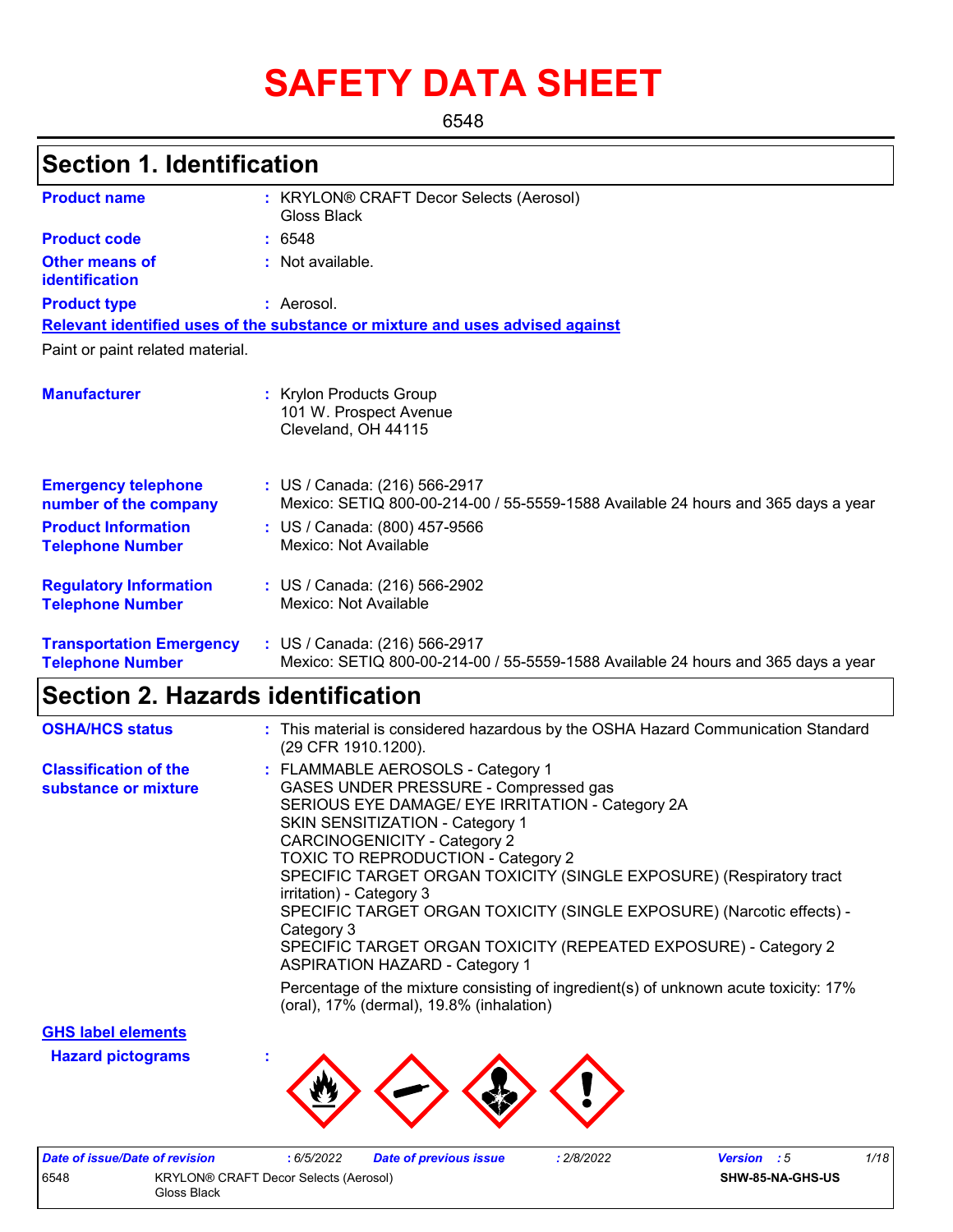# **Section 2. Hazards identification**

| <b>Signal word</b>                         | : Danger                                                                                                                                                                                                                                                                                                                                                                                                                                                                                                                                                                                                                                           |
|--------------------------------------------|----------------------------------------------------------------------------------------------------------------------------------------------------------------------------------------------------------------------------------------------------------------------------------------------------------------------------------------------------------------------------------------------------------------------------------------------------------------------------------------------------------------------------------------------------------------------------------------------------------------------------------------------------|
| <b>Hazard statements</b>                   | : Extremely flammable aerosol.<br>Contains gas under pressure; may explode if heated.<br>May be fatal if swallowed and enters airways.<br>May cause an allergic skin reaction.<br>Causes serious eye irritation.<br>May cause respiratory irritation.<br>May cause drowsiness or dizziness.<br>Suspected of causing cancer.<br>Suspected of damaging fertility or the unborn child.<br>May cause damage to organs through prolonged or repeated exposure.                                                                                                                                                                                          |
| <b>Precautionary statements</b>            |                                                                                                                                                                                                                                                                                                                                                                                                                                                                                                                                                                                                                                                    |
| <b>General</b>                             | : Read label before use. Keep out of reach of children. If medical advice is needed,<br>have product container or label at hand.                                                                                                                                                                                                                                                                                                                                                                                                                                                                                                                   |
| <b>Prevention</b>                          | : Obtain special instructions before use. Do not handle until all safety precautions have<br>been read and understood. Wear protective gloves, protective clothing and eye or face<br>protection. Keep away from heat, hot surfaces, sparks, open flames and other ignition<br>sources. No smoking. Do not spray on an open flame or other ignition source. Use<br>only outdoors or in a well-ventilated area. Do not breathe dust or mist. Wash<br>thoroughly after handling. Contaminated work clothing must not be allowed out of the<br>workplace. Pressurized container: Do not pierce or burn, even after use.                               |
| <b>Response</b>                            | : IF exposed or concerned: Get medical advice or attention. IF INHALED: Remove<br>person to fresh air and keep comfortable for breathing. Call a POISON CENTER or<br>doctor if you feel unwell. IF SWALLOWED: Immediately call a POISON CENTER or<br>doctor. Do NOT induce vomiting. Wash contaminated clothing before reuse. IF ON<br>SKIN: Wash with plenty of water. If skin irritation or rash occurs: Get medical advice or<br>attention. IF IN EYES: Rinse cautiously with water for several minutes. Remove contact<br>lenses, if present and easy to do. Continue rinsing. If eye irritation persists: Get medical<br>advice or attention. |
| <b>Storage</b>                             | : Store locked up. Protect from sunlight. Do not expose to temperatures exceeding 50<br>°C/122 °F. Store in a well-ventilated place. Keep container tightly closed.                                                                                                                                                                                                                                                                                                                                                                                                                                                                                |
| <b>Disposal</b>                            | : Dispose of contents and container in accordance with all local, regional, national and<br>international regulations.                                                                                                                                                                                                                                                                                                                                                                                                                                                                                                                             |
| <b>Supplemental label</b><br>elements      | DELAYED EFFECTS FROM LONG TERM OVEREXPOSURE. Contains solvents which<br>can cause permanent brain and nervous system damage. Intentional misuse by<br>deliberately concentrating and inhaling the contents can be harmful or fatal. WARNING:<br>This product contains chemicals known to the State of California to cause cancer and<br>birth defects or other reproductive harm.                                                                                                                                                                                                                                                                  |
|                                            | Please refer to the SDS for additional information. Keep out of reach of children. Keep<br>upright in a cool, dry place. Do not discard empty can in trash compactor.                                                                                                                                                                                                                                                                                                                                                                                                                                                                              |
| <b>Hazards not otherwise</b><br>classified | : DANGER: Rags, steel wool, other waste soaked with this product, and sanding residue<br>may spontaneously catch fire if improperly discarded. Immediately place rags, steel<br>wool, other waste soaked with this product, and sanding residue in a sealed, water-filled,<br>metal container. Dispose of in accordance with local fire regulations.                                                                                                                                                                                                                                                                                               |

### **Section 3. Composition/information on ingredients**

| Substance/mixture     | : Mixture        |
|-----------------------|------------------|
| <b>Other means of</b> | : Not available. |
| <b>identification</b> |                  |

### **CAS number/other identifiers**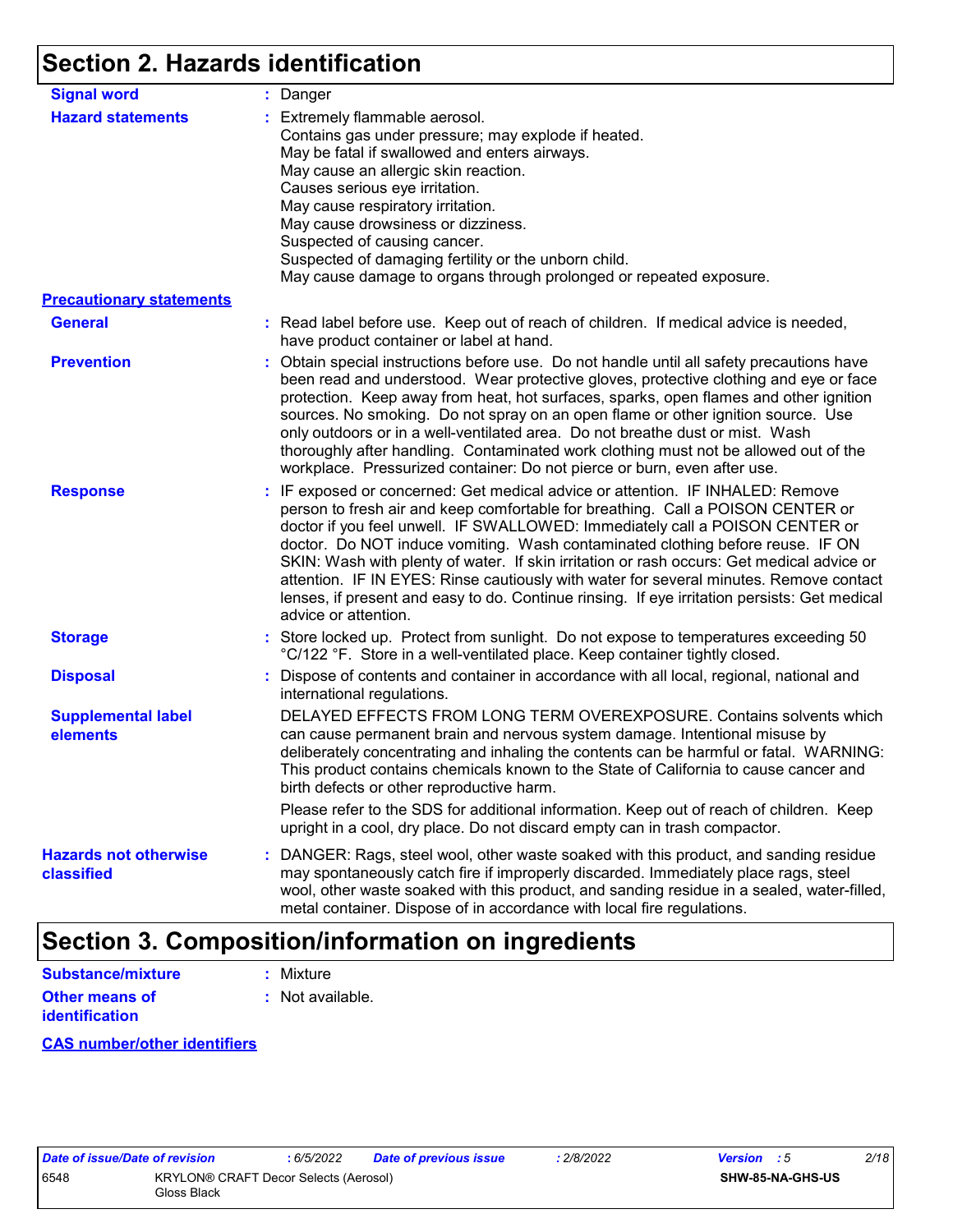### **Section 3. Composition/information on ingredients**

| <b>Ingredient name</b>      | % by weight | <b>CAS number</b> |
|-----------------------------|-------------|-------------------|
| Acetone                     | 225 - ≤50   | 67-64-1           |
| Propane                     | l≥10 - ≤25  | 74-98-6           |
| <b>Butane</b>               | $\leq 10$   | 106-97-8          |
| n-Butyl Acetate             | $\leq 10$   | 123-86-4          |
| 2-Propoxyethanol            | l≤3         | 2807-30-9         |
| Carbon Black                | 1≥ا         | 1333-86-4         |
| Zirconium 2-Ethylhexanoate  | ≤0.3        | 22464-99-9        |
| Methyl Ethyl Ketoxime       | l≤0.3       | 96-29-7           |
| Light Aromatic Hydrocarbons | l≤0.3       | 64742-95-6        |
|                             |             |                   |

Any concentration shown as a range is to protect confidentiality or is due to batch variation.

**There are no additional ingredients present which, within the current knowledge of the supplier and in the concentrations applicable, are classified and hence require reporting in this section.**

**Occupational exposure limits, if available, are listed in Section 8.**

### **Section 4. First aid measures**

### **Description of necessary first aid measures**

| <b>Eye contact</b>  | : Immediately flush eyes with plenty of water, occasionally lifting the upper and lower<br>eyelids. Check for and remove any contact lenses. Continue to rinse for at least 10<br>minutes. Get medical attention.                                                                                                                                                                                                                                                                                                                                                                                                                                                                                                                                       |
|---------------------|---------------------------------------------------------------------------------------------------------------------------------------------------------------------------------------------------------------------------------------------------------------------------------------------------------------------------------------------------------------------------------------------------------------------------------------------------------------------------------------------------------------------------------------------------------------------------------------------------------------------------------------------------------------------------------------------------------------------------------------------------------|
| <b>Inhalation</b>   | : Remove victim to fresh air and keep at rest in a position comfortable for breathing. If it<br>is suspected that fumes are still present, the rescuer should wear an appropriate mask<br>or self-contained breathing apparatus. If not breathing, if breathing is irregular or if<br>respiratory arrest occurs, provide artificial respiration or oxygen by trained personnel. It<br>may be dangerous to the person providing aid to give mouth-to-mouth resuscitation.<br>Get medical attention. If necessary, call a poison center or physician. If unconscious,<br>place in recovery position and get medical attention immediately. Maintain an open<br>airway. Loosen tight clothing such as a collar, tie, belt or waistband.                    |
| <b>Skin contact</b> | : Wash with plenty of soap and water. Remove contaminated clothing and shoes. Wash<br>contaminated clothing thoroughly with water before removing it, or wear gloves.<br>Continue to rinse for at least 10 minutes. Get medical attention. In the event of any<br>complaints or symptoms, avoid further exposure. Wash clothing before reuse. Clean<br>shoes thoroughly before reuse.                                                                                                                                                                                                                                                                                                                                                                   |
| <b>Ingestion</b>    | : Get medical attention immediately. Call a poison center or physician. Wash out mouth<br>with water. Remove dentures if any. If material has been swallowed and the exposed<br>person is conscious, give small quantities of water to drink. Stop if the exposed person<br>feels sick as vomiting may be dangerous. Aspiration hazard if swallowed. Can enter<br>lungs and cause damage. Do not induce vomiting. If vomiting occurs, the head should<br>be kept low so that vomit does not enter the lungs. Never give anything by mouth to an<br>unconscious person. If unconscious, place in recovery position and get medical<br>attention immediately. Maintain an open airway. Loosen tight clothing such as a collar,<br>tie, belt or waistband. |

**Most important symptoms/effects, acute and delayed**

| <b>Potential acute health effects</b> |                                                                                                                              |  |  |  |  |
|---------------------------------------|------------------------------------------------------------------------------------------------------------------------------|--|--|--|--|
| <b>Eye contact</b>                    | : Causes serious eye irritation.                                                                                             |  |  |  |  |
| <b>Inhalation</b>                     | : Can cause central nervous system (CNS) depression. May cause drowsiness or<br>dizziness. May cause respiratory irritation. |  |  |  |  |
| <b>Skin contact</b>                   | : May cause an allergic skin reaction.                                                                                       |  |  |  |  |
| <b>Ingestion</b>                      | : Can cause central nervous system (CNS) depression. May be fatal if swallowed and<br>enters airways.                        |  |  |  |  |

#### **Over-exposure signs/symptoms**

| Date of issue/Date of revision |                                                      | 6/5/2022 | <b>Date of previous issue</b> | : 2/8/2022 | <b>Version</b> : 5 |                         | 3/18 |
|--------------------------------|------------------------------------------------------|----------|-------------------------------|------------|--------------------|-------------------------|------|
| 6548                           | KRYLON® CRAFT Decor Selects (Aerosol)<br>Gloss Black |          |                               |            |                    | <b>SHW-85-NA-GHS-US</b> |      |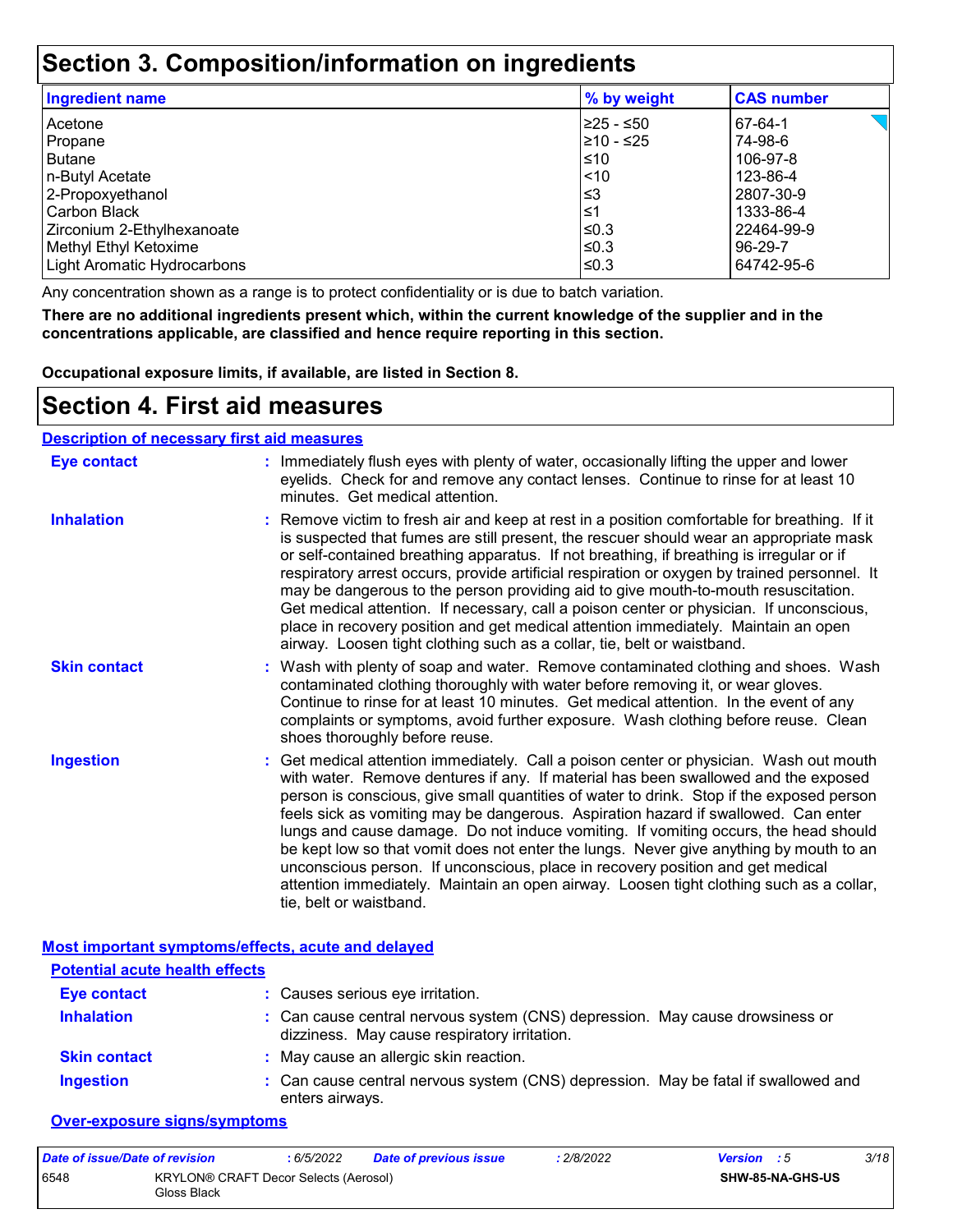## **Section 4. First aid measures**

| <b>Eye contact</b>  | : Adverse symptoms may include the following:<br>pain or irritation<br>watering<br>redness                                                                                                                                                                              |
|---------------------|-------------------------------------------------------------------------------------------------------------------------------------------------------------------------------------------------------------------------------------------------------------------------|
| <b>Inhalation</b>   | : Adverse symptoms may include the following:<br>respiratory tract irritation<br>coughing<br>nausea or vomiting<br>headache<br>drowsiness/fatigue<br>dizziness/vertigo<br>unconsciousness<br>reduced fetal weight<br>increase in fetal deaths<br>skeletal malformations |
| <b>Skin contact</b> | : Adverse symptoms may include the following:<br>irritation<br>redness<br>reduced fetal weight<br>increase in fetal deaths<br>skeletal malformations                                                                                                                    |
| <b>Ingestion</b>    | : Adverse symptoms may include the following:<br>nausea or vomiting<br>reduced fetal weight<br>increase in fetal deaths<br>skeletal malformations                                                                                                                       |

#### **Indication of immediate medical attention and special treatment needed, if necessary**

| <b>Notes to physician</b>         | : Treat symptomatically. Contact poison treatment specialist immediately if large<br>quantities have been ingested or inhaled.                                                                                                                                                                                                                                                                                  |
|-----------------------------------|-----------------------------------------------------------------------------------------------------------------------------------------------------------------------------------------------------------------------------------------------------------------------------------------------------------------------------------------------------------------------------------------------------------------|
| <b>Specific treatments</b>        | : No specific treatment.                                                                                                                                                                                                                                                                                                                                                                                        |
| <b>Protection of first-aiders</b> | : No action shall be taken involving any personal risk or without suitable training. If it is<br>suspected that fumes are still present, the rescuer should wear an appropriate mask or<br>self-contained breathing apparatus. It may be dangerous to the person providing aid to<br>give mouth-to-mouth resuscitation. Wash contaminated clothing thoroughly with water<br>before removing it, or wear gloves. |

**See toxicological information (Section 11)**

### **Section 5. Fire-fighting measures**

6548 KRYLON® CRAFT Decor Selects (Aerosol) Gloss Black

| <b>Extinguishing media</b>                                                                                |                                                                                                                                                                                                                                                                                                                                                                                                                                                       |                                                               |            |             |      |  |  |
|-----------------------------------------------------------------------------------------------------------|-------------------------------------------------------------------------------------------------------------------------------------------------------------------------------------------------------------------------------------------------------------------------------------------------------------------------------------------------------------------------------------------------------------------------------------------------------|---------------------------------------------------------------|------------|-------------|------|--|--|
| <b>Suitable extinguishing</b><br>: Use an extinguishing agent suitable for the surrounding fire.<br>media |                                                                                                                                                                                                                                                                                                                                                                                                                                                       |                                                               |            |             |      |  |  |
| <b>Unsuitable extinguishing</b><br>media                                                                  | : None known.                                                                                                                                                                                                                                                                                                                                                                                                                                         |                                                               |            |             |      |  |  |
| <b>Specific hazards arising</b><br>from the chemical                                                      | : Extremely flammable aerosol. Runoff to sewer may create fire or explosion hazard. In<br>a fire or if heated, a pressure increase will occur and the container may burst, with the<br>risk of a subsequent explosion. Gas may accumulate in low or confined areas or travel<br>a considerable distance to a source of ignition and flash back, causing fire or explosion.<br>Bursting aerosol containers may be propelled from a fire at high speed. |                                                               |            |             |      |  |  |
| <b>Hazardous thermal</b><br>decomposition products                                                        | carbon dioxide<br>carbon monoxide                                                                                                                                                                                                                                                                                                                                                                                                                     | : Decomposition products may include the following materials: |            |             |      |  |  |
| <b>Date of issue/Date of revision</b>                                                                     | : 6/5/2022                                                                                                                                                                                                                                                                                                                                                                                                                                            | <b>Date of previous issue</b>                                 | : 2/8/2022 | Version : 5 | 4/18 |  |  |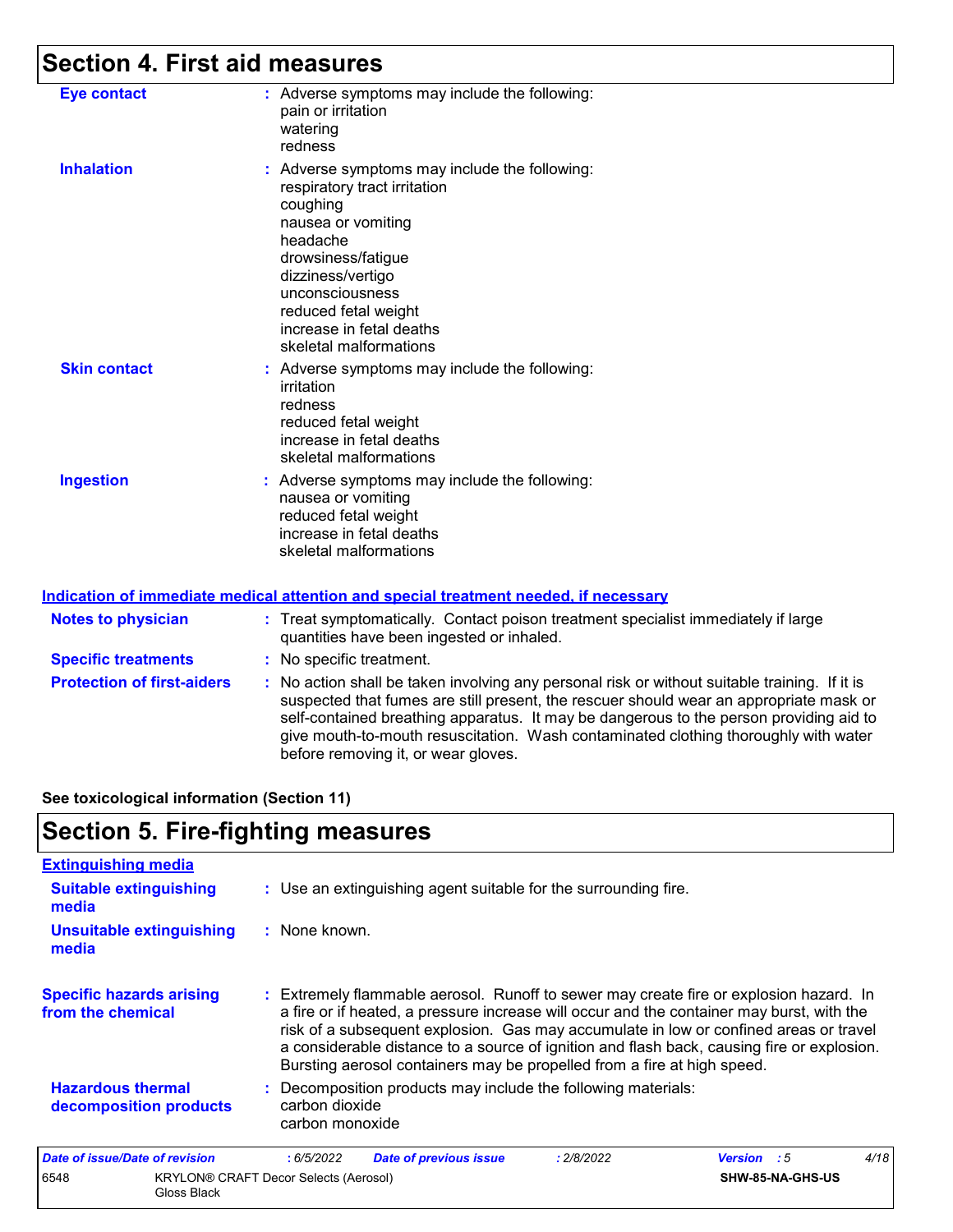### **Section 5. Fire-fighting measures**

| <b>Special protective actions</b><br>for fire-fighters   | : Promptly isolate the scene by removing all persons from the vicinity of the incident if<br>there is a fire. No action shall be taken involving any personal risk or without suitable<br>training. Move containers from fire area if this can be done without risk. Use water<br>spray to keep fire-exposed containers cool. |  |
|----------------------------------------------------------|-------------------------------------------------------------------------------------------------------------------------------------------------------------------------------------------------------------------------------------------------------------------------------------------------------------------------------|--|
| <b>Special protective</b><br>equipment for fire-fighters | : Fire-fighters should wear appropriate protective equipment and self-contained breathing<br>apparatus (SCBA) with a full face-piece operated in positive pressure mode.                                                                                                                                                      |  |

### **Section 6. Accidental release measures**

**Personal precautions, protective equipment and emergency procedures**

| For non-emergency<br>personnel   | : No action shall be taken involving any personal risk or without suitable training.<br>Evacuate surrounding areas. Keep unnecessary and unprotected personnel from<br>entering. In the case of aerosols being ruptured, care should be taken due to the rapid<br>escape of the pressurized contents and propellant. If a large number of containers are<br>ruptured, treat as a bulk material spillage according to the instructions in the clean-up<br>section. Do not touch or walk through spilled material. Shut off all ignition sources. No<br>flares, smoking or flames in hazard area. Avoid breathing vapor or mist. Provide<br>adequate ventilation. Wear appropriate respirator when ventilation is inadequate. Put<br>on appropriate personal protective equipment. |
|----------------------------------|----------------------------------------------------------------------------------------------------------------------------------------------------------------------------------------------------------------------------------------------------------------------------------------------------------------------------------------------------------------------------------------------------------------------------------------------------------------------------------------------------------------------------------------------------------------------------------------------------------------------------------------------------------------------------------------------------------------------------------------------------------------------------------|
| For emergency responders         | : If specialized clothing is required to deal with the spillage, take note of any information in<br>Section 8 on suitable and unsuitable materials. See also the information in "For non-<br>emergency personnel".                                                                                                                                                                                                                                                                                                                                                                                                                                                                                                                                                               |
| <b>Environmental precautions</b> | : Avoid dispersal of spilled material and runoff and contact with soil, waterways, drains<br>and sewers. Inform the relevant authorities if the product has caused environmental<br>pollution (sewers, waterways, soil or air).                                                                                                                                                                                                                                                                                                                                                                                                                                                                                                                                                  |

#### **Methods and materials for containment and cleaning up**

| <b>Small spill</b> | : Stop leak if without risk. Move containers from spill area. Use spark-proof tools and<br>explosion-proof equipment. Dilute with water and mop up if water-soluble. Alternatively,<br>or if water-insoluble, absorb with an inert dry material and place in an appropriate waste<br>disposal container. Dispose of via a licensed waste disposal contractor.                                                                                                                                                                                                                                                                                                                                                                                                        |
|--------------------|----------------------------------------------------------------------------------------------------------------------------------------------------------------------------------------------------------------------------------------------------------------------------------------------------------------------------------------------------------------------------------------------------------------------------------------------------------------------------------------------------------------------------------------------------------------------------------------------------------------------------------------------------------------------------------------------------------------------------------------------------------------------|
| Large spill        | : Stop leak if without risk. Move containers from spill area. Use spark-proof tools and<br>explosion-proof equipment. Approach release from upwind. Prevent entry into sewers,<br>water courses, basements or confined areas. Wash spillages into an effluent treatment<br>plant or proceed as follows. Contain and collect spillage with non-combustible,<br>absorbent material e.g. sand, earth, vermiculite or diatomaceous earth and place in<br>container for disposal according to local regulations (see Section 13). Dispose of via a<br>licensed waste disposal contractor. Contaminated absorbent material may pose the<br>same hazard as the spilled product. Note: see Section 1 for emergency contact<br>information and Section 13 for waste disposal. |

### **Section 7. Handling and storage**

#### **Precautions for safe handling**

**Protective measures Theory of the Exercic personal protective equipment (see Section 8). Persons with a metally** history of skin sensitization problems should not be employed in any process in which this product is used. Pressurized container: protect from sunlight and do not expose to temperatures exceeding 50°C. Do not pierce or burn, even after use. Avoid exposure obtain special instructions before use. Avoid exposure during pregnancy. Do not handle until all safety precautions have been read and understood. Do not get in eyes or on skin or clothing. Do not breathe vapor or mist. Do not swallow. Avoid breathing gas. Use only with adequate ventilation. Wear appropriate respirator when ventilation is inadequate. Store and use away from heat, sparks, open flame or any other ignition source. Use explosion-proof electrical (ventilating, lighting and material handling)

| Date of issue/Date of revision |                                                      | 6/5/2022 | <b>Date of previous issue</b> | : 2/8/2022 | <b>Version</b> : 5 |                  | 5/18 |
|--------------------------------|------------------------------------------------------|----------|-------------------------------|------------|--------------------|------------------|------|
| 6548                           | KRYLON® CRAFT Decor Selects (Aerosol)<br>Gloss Black |          |                               |            |                    | SHW-85-NA-GHS-US |      |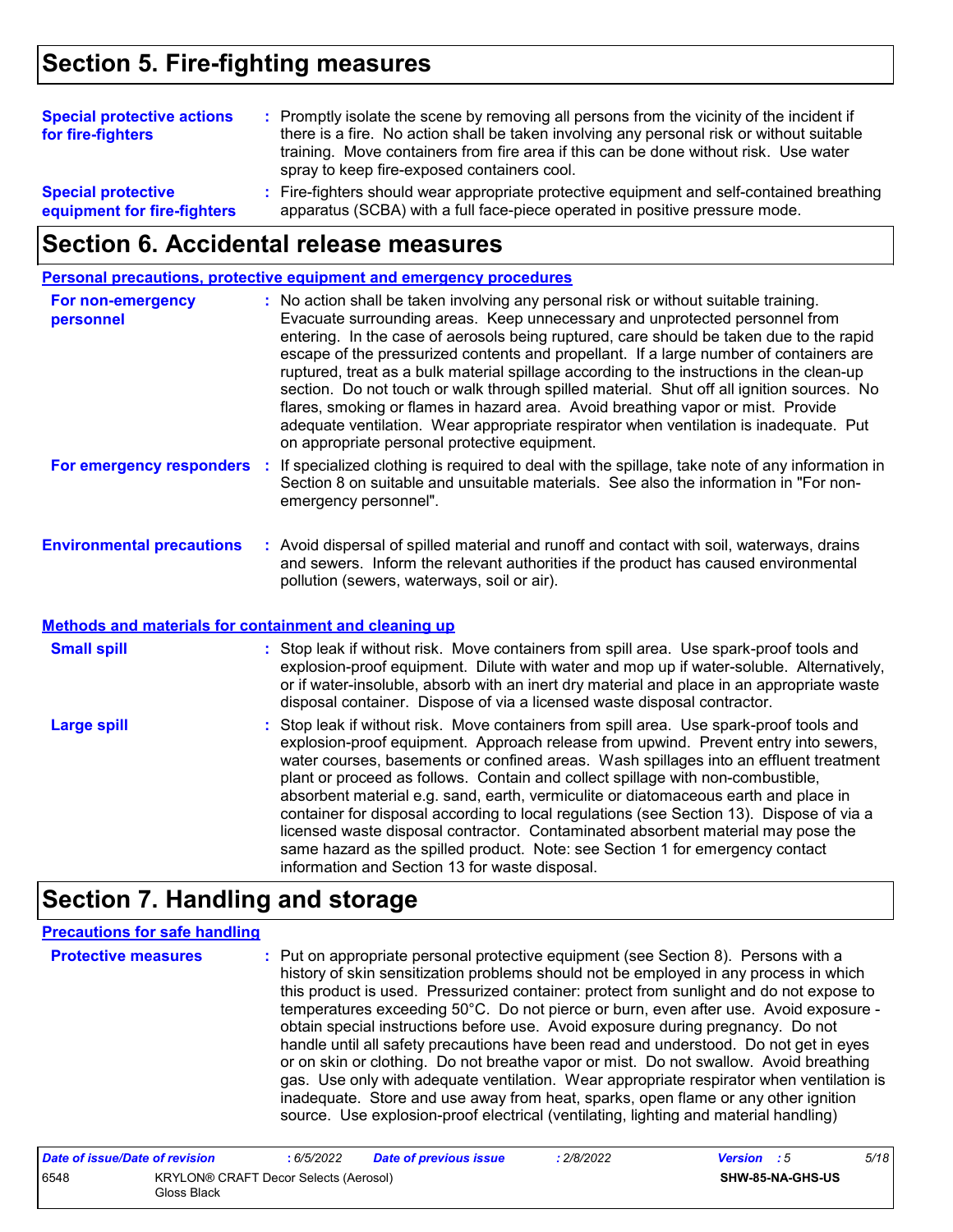# **Section 7. Handling and storage**

|                                                                                  | equipment. Use only non-sparking tools. Empty containers retain product residue and<br>can be hazardous.                                                                                                                                                                                                                                                                                                             |
|----------------------------------------------------------------------------------|----------------------------------------------------------------------------------------------------------------------------------------------------------------------------------------------------------------------------------------------------------------------------------------------------------------------------------------------------------------------------------------------------------------------|
| <b>Advice on general</b><br>occupational hygiene                                 | : Eating, drinking and smoking should be prohibited in areas where this material is<br>handled, stored and processed. Workers should wash hands and face before eating,<br>drinking and smoking. Remove contaminated clothing and protective equipment before<br>entering eating areas. See also Section 8 for additional information on hygiene<br>measures.                                                        |
| <b>Conditions for safe storage,</b><br>including any<br><b>incompatibilities</b> | : Store in accordance with local regulations. Store away from direct sunlight in a dry, cool<br>and well-ventilated area, away from incompatible materials (see Section 10) and food<br>and drink. Protect from sunlight. Store locked up. Eliminate all ignition sources. Use<br>appropriate containment to avoid environmental contamination. See Section 10 for<br>incompatible materials before handling or use. |

# **Section 8. Exposure controls/personal protection**

### **Control parameters**

### **Occupational exposure limits (OSHA United States)**

| <b>Ingredient name</b>                  | CAS#                   | <b>Exposure limits</b>                                                                                                                                                                                                                                                                                                                                                        |
|-----------------------------------------|------------------------|-------------------------------------------------------------------------------------------------------------------------------------------------------------------------------------------------------------------------------------------------------------------------------------------------------------------------------------------------------------------------------|
| Acetone                                 | 67-64-1                | ACGIH TLV (United States, 1/2021).<br>TWA: 250 ppm 8 hours.<br>STEL: 500 ppm 15 minutes.<br>NIOSH REL (United States, 10/2020).<br>TWA: 250 ppm 10 hours.<br>TWA: 590 mg/m <sup>3</sup> 10 hours.<br>OSHA PEL (United States, 5/2018).<br>TWA: 1000 ppm 8 hours.<br>TWA: 2400 mg/m <sup>3</sup> 8 hours.                                                                      |
| Propane                                 | 74-98-6                | NIOSH REL (United States, 10/2020).<br>TWA: 1000 ppm 10 hours.<br>TWA: 1800 mg/m <sup>3</sup> 10 hours.<br>OSHA PEL (United States, 5/2018).<br>TWA: 1000 ppm 8 hours.<br>TWA: 1800 mg/m <sup>3</sup> 8 hours.<br>ACGIH TLV (United States, 1/2021). Oxygen<br>Depletion [Asphyxiant]. Explosive potential.                                                                   |
| Butane                                  | 106-97-8               | NIOSH REL (United States, 10/2020).<br>TWA: 800 ppm 10 hours.<br>TWA: 1900 mg/m <sup>3</sup> 10 hours.<br>ACGIH TLV (United States, 1/2021).<br><b>Explosive potential.</b><br>STEL: 1000 ppm 15 minutes.                                                                                                                                                                     |
| n-Butyl Acetate                         | 123-86-4               | NIOSH REL (United States, 10/2020).<br>TWA: 150 ppm 10 hours.<br>TWA: 710 mg/m <sup>3</sup> 10 hours.<br>STEL: 200 ppm 15 minutes.<br>STEL: 950 mg/m <sup>3</sup> 15 minutes.<br>OSHA PEL (United States, 5/2018).<br>TWA: 150 ppm 8 hours.<br>TWA: 710 mg/m <sup>3</sup> 8 hours.<br>ACGIH TLV (United States, 1/2021).<br>STEL: 150 ppm 15 minutes.<br>TWA: 50 ppm 8 hours. |
| 2-Propoxyethanol<br><b>Carbon Black</b> | 2807-30-9<br>1333-86-4 | None.<br>ACGIH TLV (United States, 1/2021).<br>TWA: 3 mg/m <sup>3</sup> 8 hours. Form: Inhalable                                                                                                                                                                                                                                                                              |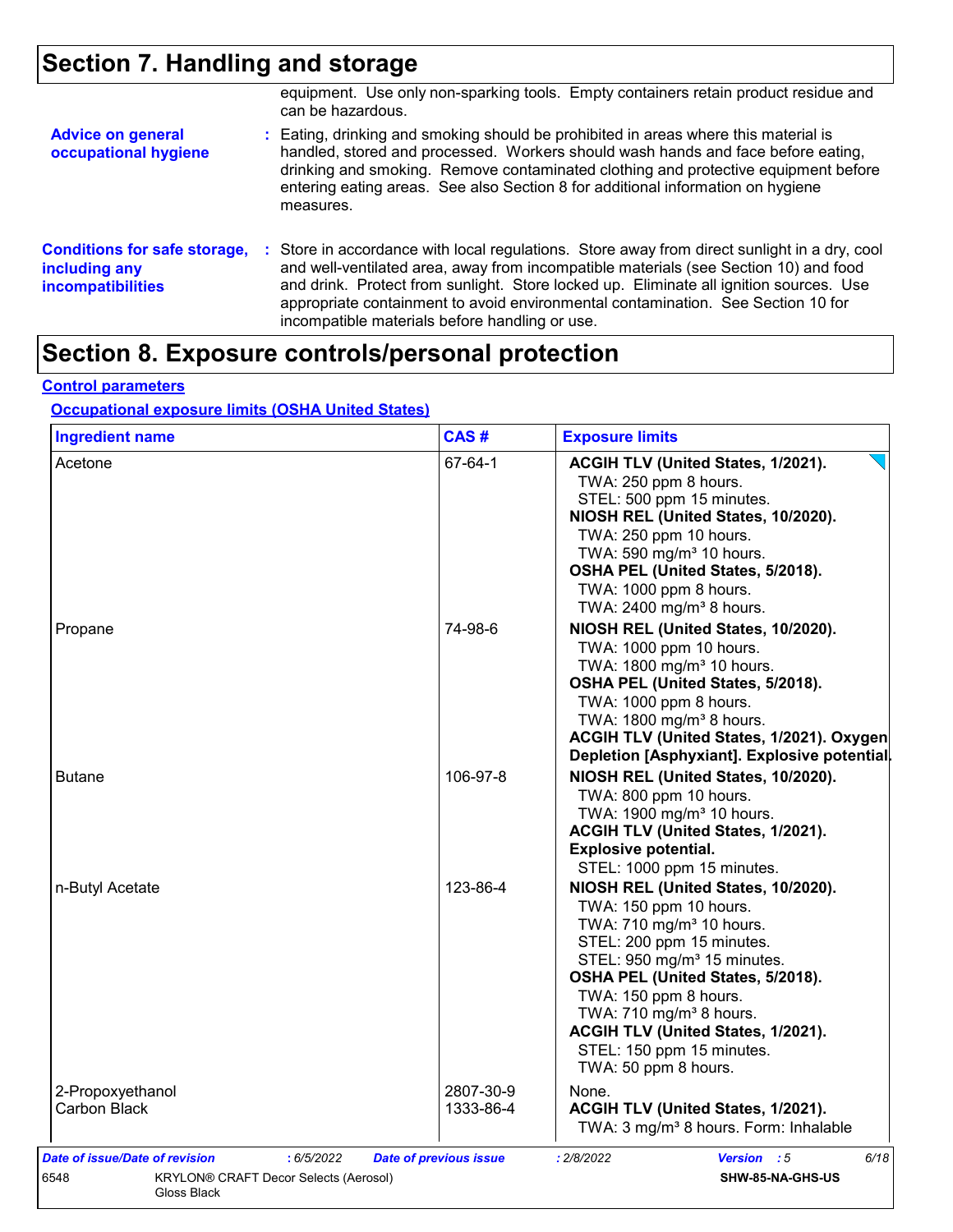| TWA: 0.1 mg of PAHs/cm <sup>3</sup> 10 hours.<br>OSHA PEL (United States, 5/2018).<br>TWA: $3.5 \text{ mg/m}^3$ 8 hours.<br>ACGIH TLV (United States, 1/2021).<br>TWA: 5 mg/m <sup>3</sup> , (as $Zr$ ) 8 hours.<br>STEL: 10 mg/m <sup>3</sup> , (as Zr) 15 minutes.<br>NIOSH REL (United States, 10/2020).<br>TWA: $5 \text{ mg/m}^3$ , (as Zr) 10 hours.<br>STEL: 10 mg/m <sup>3</sup> , (as Zr) 15 minutes.<br>OSHA PEL (United States, 5/2018). |
|-----------------------------------------------------------------------------------------------------------------------------------------------------------------------------------------------------------------------------------------------------------------------------------------------------------------------------------------------------------------------------------------------------------------------------------------------------|
| TWA: 5 mg/m <sup>3</sup> , (as $Zr$ ) 8 hours.<br>OARS WEEL (United States, 1/2021). Skin<br>sensitizer.<br>TWA: 10 ppm 8 hours.<br>None.                                                                                                                                                                                                                                                                                                           |
|                                                                                                                                                                                                                                                                                                                                                                                                                                                     |

### **Occupational exposure limits (Canada)**

| 67-64-1<br>CA Alberta Provincial (Canada, 6/2018).<br>acetone<br>8 hrs OEL: 1200 mg/m <sup>3</sup> 8 hours.<br>15 min OEL: 1800 mg/m <sup>3</sup> 15 minutes.<br>8 hrs OEL: 500 ppm 8 hours.<br>15 min OEL: 750 ppm 15 minutes.<br><b>CA British Columbia Provincial (Canada,</b><br>$6/2021$ ).<br>TWA: 250 ppm 8 hours.<br>STEL: 500 ppm 15 minutes.<br>CA Ontario Provincial (Canada, 6/2019).<br>TWA: 250 ppm 8 hours.<br>STEL: 500 ppm 15 minutes.<br>CA Quebec Provincial (Canada, 6/2021).<br>TWAEV: 500 ppm 8 hours.<br>TWAEV: 1190 mg/m <sup>3</sup> 8 hours.<br>STEV: 1000 ppm 15 minutes.<br>STEV: 2380 mg/m <sup>3</sup> 15 minutes.<br><b>CA Saskatchewan Provincial (Canada,</b><br>7/2013).<br>STEL: 750 ppm 15 minutes.<br>TWA: 500 ppm 8 hours.<br>74-98-6<br>Normal propane<br>CA Alberta Provincial (Canada, 6/2018).<br>8 hrs OEL: 1000 ppm 8 hours.<br>CA Quebec Provincial (Canada, 6/2021).<br>TWAEV: 1000 ppm 8 hours.<br>TWAEV: 1800 mg/m <sup>3</sup> 8 hours.<br><b>CA Saskatchewan Provincial (Canada,</b><br>7/2013).<br>STEL: 1250 ppm 15 minutes.<br>TWA: 1000 ppm 8 hours.<br><b>CA British Columbia Provincial (Canada,</b><br>6/2021). Oxygen Depletion [Asphyxiant].<br><b>Explosive potential.</b><br>CA Ontario Provincial (Canada, 6/2019).<br><b>Date of issue/Date of revision</b><br>: 6/5/2022<br>Version : 5<br>: 2/8/2022<br><b>Date of previous issue</b> | <b>Ingredient name</b> | CAS# | <b>Exposure limits</b> |
|--------------------------------------------------------------------------------------------------------------------------------------------------------------------------------------------------------------------------------------------------------------------------------------------------------------------------------------------------------------------------------------------------------------------------------------------------------------------------------------------------------------------------------------------------------------------------------------------------------------------------------------------------------------------------------------------------------------------------------------------------------------------------------------------------------------------------------------------------------------------------------------------------------------------------------------------------------------------------------------------------------------------------------------------------------------------------------------------------------------------------------------------------------------------------------------------------------------------------------------------------------------------------------------------------------------------------------------------------------------------------------------------------------|------------------------|------|------------------------|
|                                                                                                                                                                                                                                                                                                                                                                                                                                                                                                                                                                                                                                                                                                                                                                                                                                                                                                                                                                                                                                                                                                                                                                                                                                                                                                                                                                                                        |                        |      |                        |
|                                                                                                                                                                                                                                                                                                                                                                                                                                                                                                                                                                                                                                                                                                                                                                                                                                                                                                                                                                                                                                                                                                                                                                                                                                                                                                                                                                                                        |                        |      |                        |
|                                                                                                                                                                                                                                                                                                                                                                                                                                                                                                                                                                                                                                                                                                                                                                                                                                                                                                                                                                                                                                                                                                                                                                                                                                                                                                                                                                                                        |                        |      |                        |
|                                                                                                                                                                                                                                                                                                                                                                                                                                                                                                                                                                                                                                                                                                                                                                                                                                                                                                                                                                                                                                                                                                                                                                                                                                                                                                                                                                                                        |                        |      | 7/18                   |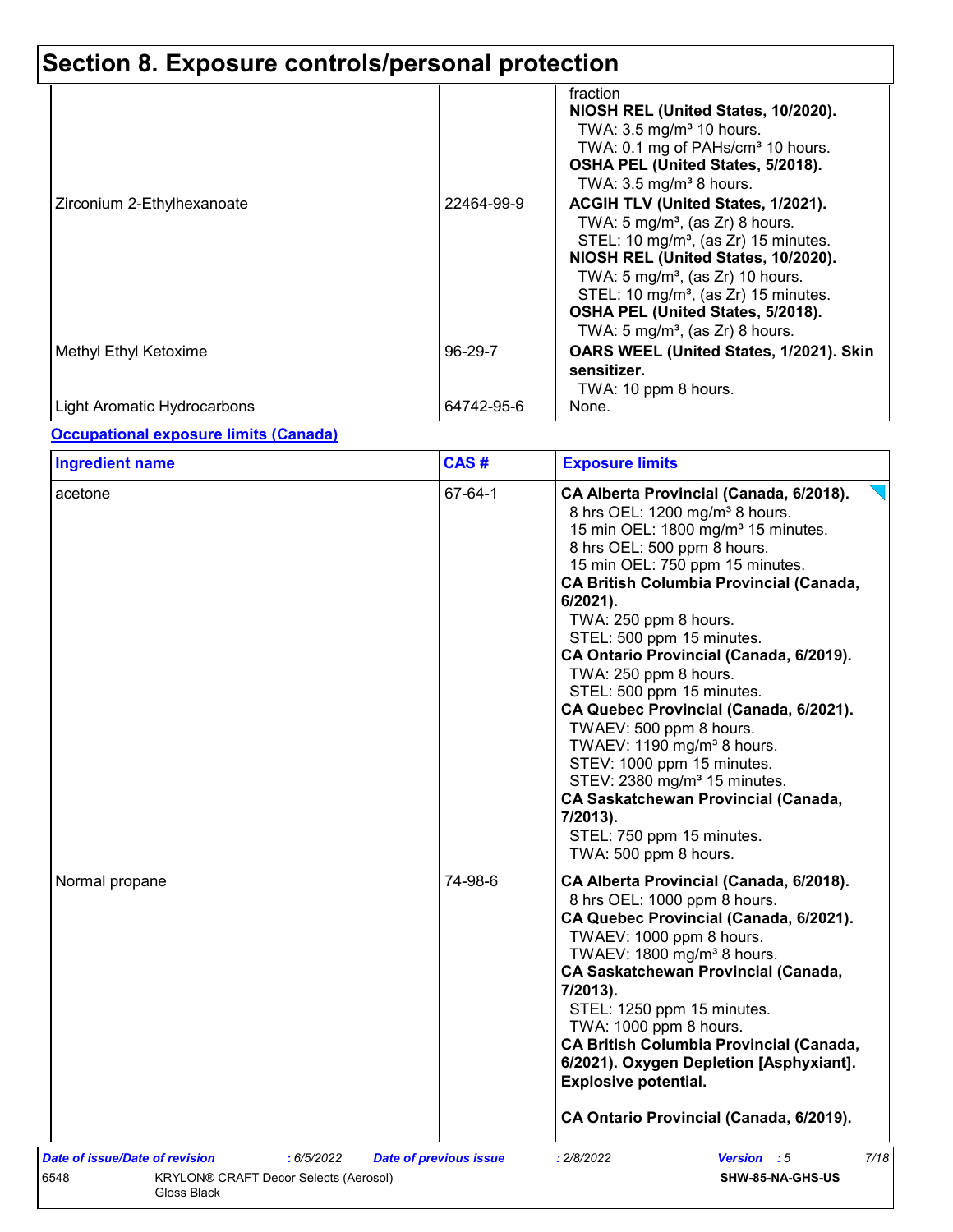|                            |            | <b>Oxygen Depletion [Asphyxiant]. Explosive</b><br>potential.                                                                                                                                                                                                                                                                                                                                                                                                                                                                                                                                                                                  |
|----------------------------|------------|------------------------------------------------------------------------------------------------------------------------------------------------------------------------------------------------------------------------------------------------------------------------------------------------------------------------------------------------------------------------------------------------------------------------------------------------------------------------------------------------------------------------------------------------------------------------------------------------------------------------------------------------|
| <b>Butane</b>              | 106-97-8   | CA Alberta Provincial (Canada, 6/2018).<br>8 hrs OEL: 1000 ppm 8 hours.<br>CA Quebec Provincial (Canada, 6/2021).<br>TWAEV: 800 ppm 8 hours.<br>TWAEV: 1900 mg/m <sup>3</sup> 8 hours.<br><b>CA Saskatchewan Provincial (Canada,</b><br>7/2013).<br>STEL: 1250 ppm 15 minutes.<br>TWA: 1000 ppm 8 hours.<br><b>CA British Columbia Provincial (Canada,</b><br>6/2021). Explosive potential.<br>STEL: 1000 ppm 15 minutes.<br>CA Ontario Provincial (Canada, 6/2019).                                                                                                                                                                           |
|                            |            | <b>Explosive potential.</b><br>STEL: 1000 ppm 15 minutes.                                                                                                                                                                                                                                                                                                                                                                                                                                                                                                                                                                                      |
| n-butyl acetate            | 123-86-4   | CA Alberta Provincial (Canada, 6/2018).<br>15 min OEL: 200 ppm 15 minutes.<br>15 min OEL: 950 mg/m <sup>3</sup> 15 minutes.<br>8 hrs OEL: 150 ppm 8 hours.<br>8 hrs OEL: 713 mg/m <sup>3</sup> 8 hours.<br><b>CA Saskatchewan Provincial (Canada,</b><br>7/2013).<br>STEL: 200 ppm 15 minutes.<br>TWA: 150 ppm 8 hours.<br>CA Ontario Provincial (Canada, 6/2019).<br>STEL: 150 ppm 15 minutes.<br>TWA: 50 ppm 8 hours.<br><b>CA British Columbia Provincial (Canada,</b><br>$6/2021$ ).<br>STEL: 150 ppm 15 minutes.<br>TWA: 50 ppm 8 hours.<br>CA Quebec Provincial (Canada, 6/2021).<br>STEV: 150 ppm 15 minutes.<br>TWAEV: 50 ppm 8 hours. |
| 2-Propoxyethanol           | 2807-30-9  | CA Ontario Provincial (Canada, 6/2019).<br>Absorbed through skin.<br>TWA: 110 mg/m <sup>3</sup> 8 hours.                                                                                                                                                                                                                                                                                                                                                                                                                                                                                                                                       |
| Carbon black               | 1333-86-4  | TWA: 25 ppm 8 hours.<br><b>CA British Columbia Provincial (Canada,</b><br>6/2021).<br>TWA: 3 mg/m <sup>3</sup> 8 hours. Form: Inhalable<br>CA Ontario Provincial (Canada, 6/2019).<br>TWA: 3 mg/m <sup>3</sup> 8 hours. Form: Inhalable<br>particulate matter.<br>CA Quebec Provincial (Canada, 6/2021).<br>TWAEV: 3 mg/m <sup>3</sup> 8 hours. Form: inhalable<br>dust<br>CA Alberta Provincial (Canada, 6/2018).<br>8 hrs OEL: 3.5 mg/m <sup>3</sup> 8 hours.<br><b>CA Saskatchewan Provincial (Canada,</b><br>7/2013).<br>STEL: 7 mg/m <sup>3</sup> 15 minutes.<br>TWA: $3.5 \text{ mg/m}^3$ 8 hours.                                       |
| Zirconium 2-Ethylhexanoate | 22464-99-9 | CA Alberta Provincial (Canada, 6/2018).<br>8 hrs OEL: 5 mg/m <sup>3</sup> , (as Zr) 8 hours.                                                                                                                                                                                                                                                                                                                                                                                                                                                                                                                                                   |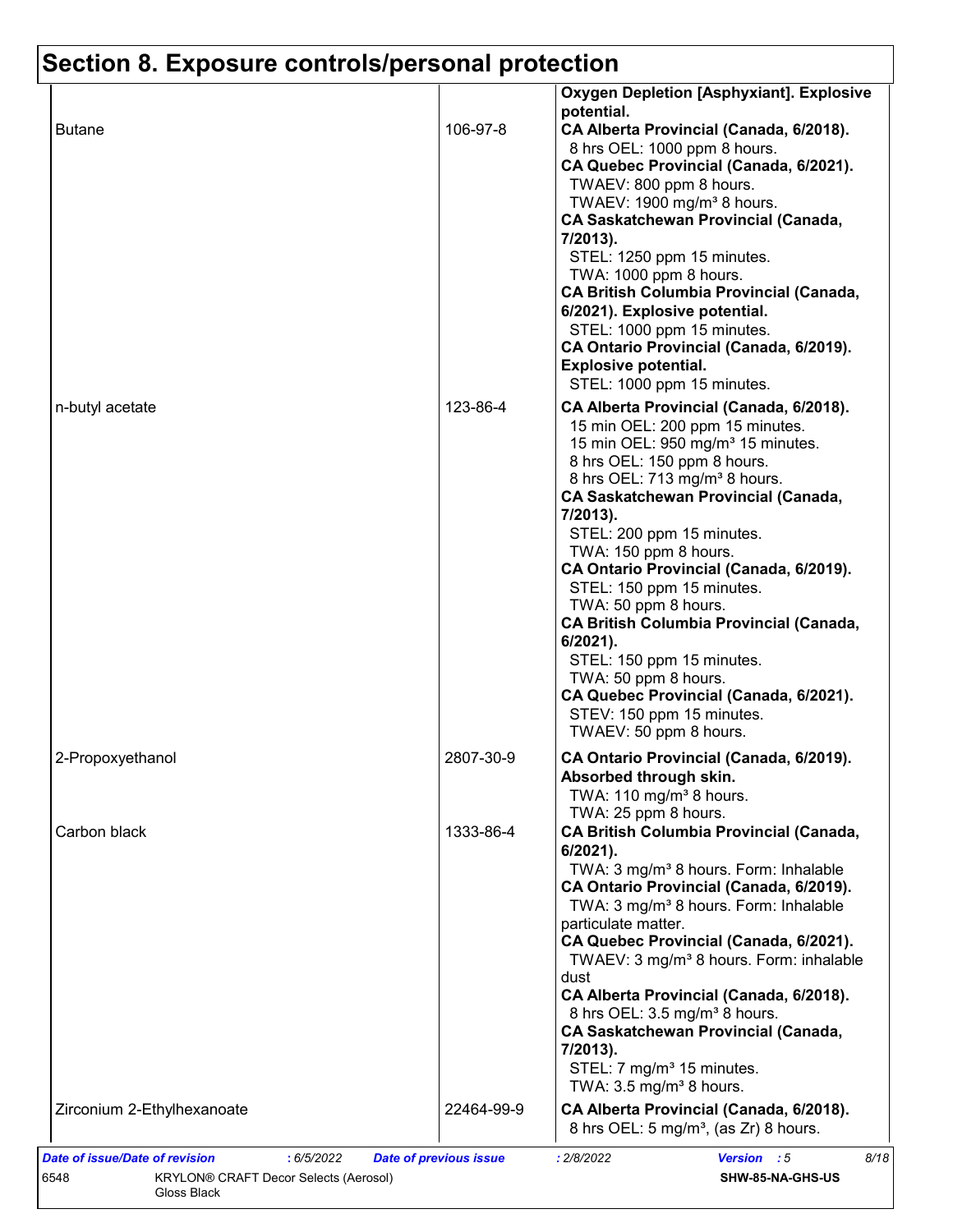|                       |         | 15 min OEL: 10 mg/m <sup>3</sup> , (as Zr) 15 minutes.<br><b>CA British Columbia Provincial (Canada,</b><br>$6/2021$ ).<br>TWA: $5 \text{ mg/m}^3$ , (as Zr) 8 hours.<br>STEL: 10 mg/m <sup>3</sup> , (as Zr) 15 minutes.<br>CA Quebec Provincial (Canada, 6/2021).<br>TWAEV: $5 \text{ mg/m}^3$ , (as Zr) 8 hours.<br>STEV: 10 mg/m <sup>3</sup> , (as Zr) 15 minutes.<br>CA Ontario Provincial (Canada, 6/2019).<br>STEL: 10 mg/m <sup>3</sup> , (as Zr) 15 minutes. |
|-----------------------|---------|------------------------------------------------------------------------------------------------------------------------------------------------------------------------------------------------------------------------------------------------------------------------------------------------------------------------------------------------------------------------------------------------------------------------------------------------------------------------|
|                       |         | TWA: 5 mg/m <sup>3</sup> , (as Zr) 8 hours.                                                                                                                                                                                                                                                                                                                                                                                                                            |
| Methyl Ethyl Ketoxime | 96-29-7 | OARS WEEL (United States, 1/2021). Skin<br>sensitizer.<br>TWA: 10 ppm 8 hours.                                                                                                                                                                                                                                                                                                                                                                                         |

### **Occupational exposure limits (Mexico)**

|                            | CAS#       | <b>Exposure limits</b>                                                                                                                |
|----------------------------|------------|---------------------------------------------------------------------------------------------------------------------------------------|
| Acetone                    | 67-64-1    | NOM-010-STPS-2014 (Mexico, 4/2016).<br>TWA: 500 ppm 8 hours.<br>STEL: 750 ppm 15 minutes.                                             |
| Propane                    | 74-98-6    | NOM-010-STPS-2014 (Mexico, 4/2016).<br>TWA: 1000 ppm 8 hours.                                                                         |
| <b>Butane</b>              | 106-97-8   | NOM-010-STPS-2014 (Mexico, 4/2016).<br>TWA: 1000 ppm 8 hours.                                                                         |
| n-Butyl Acetate            | 123-86-4   | NOM-010-STPS-2014 (Mexico, 4/2016).<br>TWA: 150 ppm 8 hours.<br>STEL: 200 ppm 15 minutes.                                             |
| Zirconium 2-Ethylhexanoate | 22464-99-9 | NOM-010-STPS-2014 (Mexico, 4/2016).<br>TWA: $5 \text{ mg/m}^3$ , (as Zr) 8 hours.<br>STEL: 10 mg/m <sup>3</sup> , (as Zr) 15 minutes. |

| <b>Appropriate engineering</b><br><b>controls</b> | : Use only with adequate ventilation. Use process enclosures, local exhaust ventilation or<br>other engineering controls to keep worker exposure to airborne contaminants below any<br>recommended or statutory limits. The engineering controls also need to keep gas,<br>vapor or dust concentrations below any lower explosive limits. Use explosion-proof<br>ventilation equipment.                                                                                     |
|---------------------------------------------------|-----------------------------------------------------------------------------------------------------------------------------------------------------------------------------------------------------------------------------------------------------------------------------------------------------------------------------------------------------------------------------------------------------------------------------------------------------------------------------|
| <b>Environmental exposure</b><br><b>controls</b>  | Emissions from ventilation or work process equipment should be checked to ensure<br>they comply with the requirements of environmental protection legislation. In some<br>cases, fume scrubbers, filters or engineering modifications to the process equipment<br>will be necessary to reduce emissions to acceptable levels.                                                                                                                                               |
| <b>Individual protection measures</b>             |                                                                                                                                                                                                                                                                                                                                                                                                                                                                             |
| <b>Hygiene measures</b>                           | : Wash hands, forearms and face thoroughly after handling chemical products, before<br>eating, smoking and using the lavatory and at the end of the working period.<br>Appropriate techniques should be used to remove potentially contaminated clothing.<br>Contaminated work clothing should not be allowed out of the workplace. Wash<br>contaminated clothing before reusing. Ensure that eyewash stations and safety<br>showers are close to the workstation location. |
| <b>Eye/face protection</b>                        | Safety eyewear complying with an approved standard should be used when a risk<br>assessment indicates this is necessary to avoid exposure to liquid splashes, mists,<br>gases or dusts. If contact is possible, the following protection should be worn, unless<br>the assessment indicates a higher degree of protection: chemical splash goggles.                                                                                                                         |
| <b>Skin protection</b>                            |                                                                                                                                                                                                                                                                                                                                                                                                                                                                             |

| Date of issue/Date of revision |                                                             | 6/5/2022 | <b>Date of previous issue</b> | : 2/8/2022 | <b>Version</b> : 5 |                  | 9/18 |
|--------------------------------|-------------------------------------------------------------|----------|-------------------------------|------------|--------------------|------------------|------|
| 6548                           | <b>KRYLON® CRAFT Decor Selects (Aerosol)</b><br>Gloss Black |          |                               |            |                    | SHW-85-NA-GHS-US |      |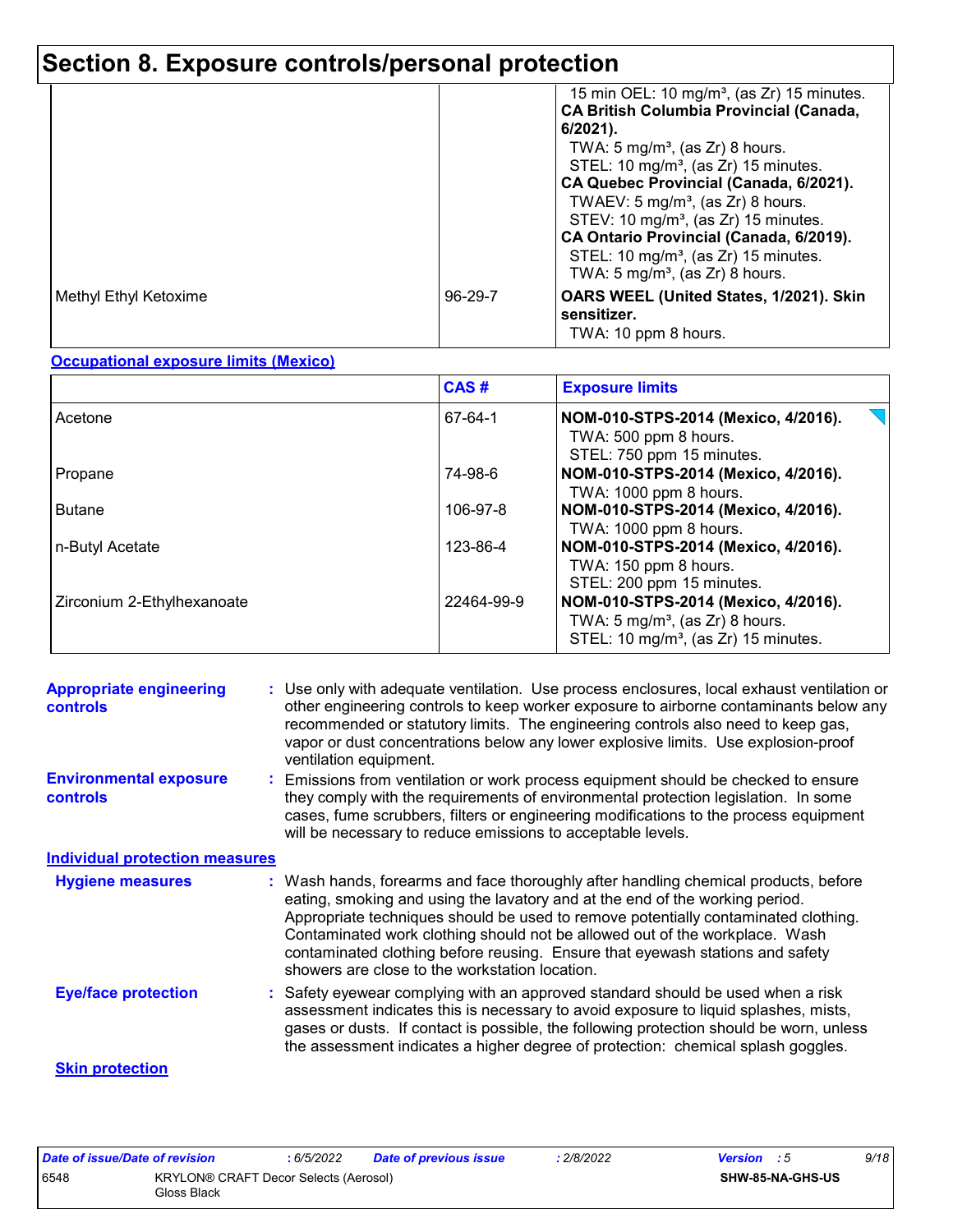| <b>Hand protection</b>        | : Chemical-resistant, impervious gloves complying with an approved standard should be<br>worn at all times when handling chemical products if a risk assessment indicates this is<br>necessary. Considering the parameters specified by the glove manufacturer, check<br>during use that the gloves are still retaining their protective properties. It should be<br>noted that the time to breakthrough for any glove material may be different for different<br>glove manufacturers. In the case of mixtures, consisting of several substances, the<br>protection time of the gloves cannot be accurately estimated. |
|-------------------------------|------------------------------------------------------------------------------------------------------------------------------------------------------------------------------------------------------------------------------------------------------------------------------------------------------------------------------------------------------------------------------------------------------------------------------------------------------------------------------------------------------------------------------------------------------------------------------------------------------------------------|
| <b>Body protection</b>        | : Personal protective equipment for the body should be selected based on the task being<br>performed and the risks involved and should be approved by a specialist before<br>handling this product. When there is a risk of ignition from static electricity, wear anti-<br>static protective clothing. For the greatest protection from static discharges, clothing<br>should include anti-static overalls, boots and gloves.                                                                                                                                                                                         |
| <b>Other skin protection</b>  | : Appropriate footwear and any additional skin protection measures should be selected<br>based on the task being performed and the risks involved and should be approved by a<br>specialist before handling this product.                                                                                                                                                                                                                                                                                                                                                                                              |
| <b>Respiratory protection</b> | : Based on the hazard and potential for exposure, select a respirator that meets the<br>appropriate standard or certification. Respirators must be used according to a<br>respiratory protection program to ensure proper fitting, training, and other important<br>aspects of use.                                                                                                                                                                                                                                                                                                                                    |

## **Section 9. Physical and chemical properties**

The conditions of measurement of all properties are at standard temperature and pressure unless otherwise indicated.

| <b>Appearance</b>                                                 |                                                                |                |     |     |
|-------------------------------------------------------------------|----------------------------------------------------------------|----------------|-----|-----|
| <b>Physical state</b>                                             | : Liquid.                                                      |                |     |     |
| <b>Color</b>                                                      | Not available.                                                 |                |     |     |
| Odor                                                              | Not available.                                                 |                |     |     |
| <b>Odor threshold</b>                                             | Not available.                                                 |                |     |     |
| pH                                                                | Not applicable.                                                |                |     |     |
| <b>Melting point/freezing point</b>                               | : Not available.                                               |                |     |     |
| <b>Boiling point, initial boiling</b><br>point, and boiling range | : Not available.                                               |                |     |     |
| <b>Flash point</b>                                                | : Closed cup: -29°C (-20.2°F) [Pensky-Martens Closed Cup]      |                |     |     |
| <b>Evaporation rate</b>                                           | 5.6 (butyl acetate = $1$ )                                     |                |     |     |
| <b>Flammability</b>                                               | : Not available.                                               |                |     |     |
| Lower and upper explosion<br>limit/flammability limit             | : Lower: 1.26%<br>Upper: 15.8%                                 |                |     |     |
| <b>Vapor pressure</b>                                             | : 101.3 kPa (760 mm Hg)                                        |                |     |     |
| <b>Relative vapor density</b>                                     | : $1.55$ [Air = 1]                                             |                |     |     |
| <b>Relative density</b>                                           | : 0.74                                                         |                |     |     |
| <b>Solubility</b>                                                 | : Not available.                                               |                |     |     |
| <b>Partition coefficient: n-</b><br>octanol/water                 | : Not applicable.                                              |                |     |     |
| <b>Auto-ignition temperature</b>                                  | : Not available.                                               |                |     |     |
| <b>Decomposition temperature</b>                                  | : Not available.                                               |                |     |     |
| <b>Viscosity</b>                                                  | Kinematic (40°C (104°F)): <20.5 mm <sup>2</sup> /s (<20.5 cSt) |                |     |     |
| <b>Molecular weight</b>                                           | Not applicable.                                                |                |     |     |
| <b>Aerosol product</b>                                            |                                                                |                |     |     |
| <b>Type of aerosol</b>                                            | : Spray                                                        |                |     |     |
| <b>Heat of combustion</b>                                         | $: 28.16$ kJ/g                                                 |                |     |     |
| Date of issue/Date of revision                                    | : 2/8/2022<br>6/5/2022<br>Date of previous issue               | <b>Version</b> | - 5 | 10/ |

*Date of issue/Date of revision* **:** *6/5/2022 Date of previous issue : 2/8/2022 Version : 5 10/18* 6548 KRYLON® CRAFT Decor Selects (Aerosol) Gloss Black **SHW-85-NA-GHS-US**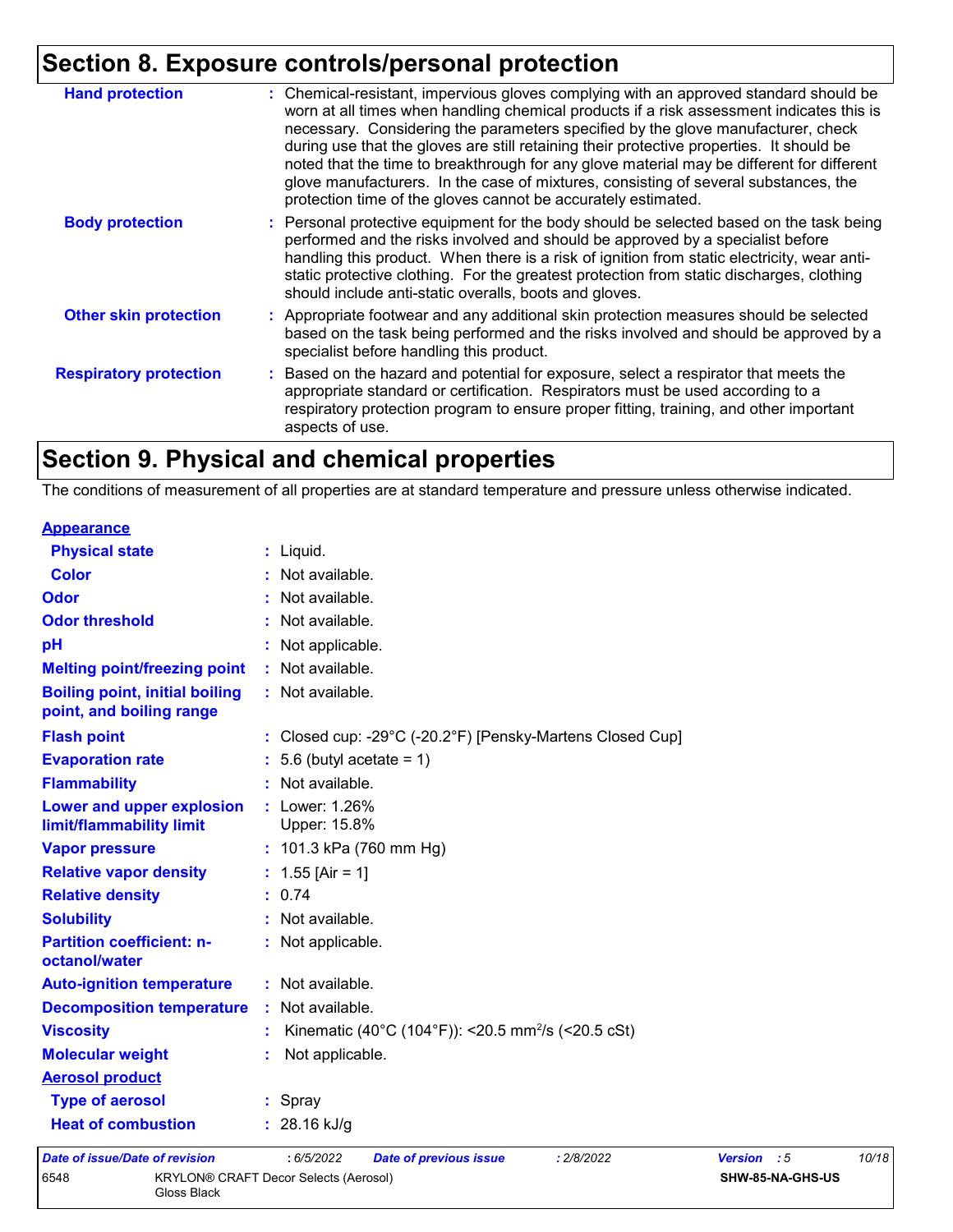### **Section 10. Stability and reactivity**

| <b>Reactivity</b>                            | : No specific test data related to reactivity available for this product or its ingredients.              |
|----------------------------------------------|-----------------------------------------------------------------------------------------------------------|
| <b>Chemical stability</b>                    | : The product is stable.                                                                                  |
| <b>Possibility of hazardous</b><br>reactions | : Under normal conditions of storage and use, hazardous reactions will not occur.                         |
| <b>Conditions to avoid</b>                   | : Avoid all possible sources of ignition (spark or flame).                                                |
| <b>Incompatible materials</b>                | : No specific data.                                                                                       |
| <b>Hazardous decomposition</b><br>products   | : Under normal conditions of storage and use, hazardous decomposition products should<br>not be produced. |

### **Section 11. Toxicological information**

### **Information on toxicological effects**

#### **Acute toxicity**

| <b>Product/ingredient name</b> | <b>Result</b>                | <b>Species</b> | <b>Dose</b>              | <b>Exposure</b> |
|--------------------------------|------------------------------|----------------|--------------------------|-----------------|
| Acetone                        | LD50 Oral                    | Rat            | 5800 mg/kg               |                 |
| <b>Butane</b>                  | <b>LC50 Inhalation Vapor</b> | Rat            | 658000 mg/m <sup>3</sup> | 4 hours         |
| n-Butyl Acetate                | LD50 Dermal                  | Rabbit         | >17600 mg/kg             |                 |
|                                | LD50 Oral                    | Rat            | 10768 mg/kg              |                 |
| 2-Propoxyethanol               | LD50 Oral                    | Rat            | 3089 mg/kg               |                 |
| Carbon Black                   | LD50 Oral                    | Rat            | >15400 mg/kg             |                 |
| Zirconium 2-Ethylhexanoate     | LD50 Dermal                  | Rabbit         | $>5$ g/kg                |                 |
|                                | LD50 Oral                    | Rat            | $>5$ g/kg                |                 |
| Methyl Ethyl Ketoxime          | LD50 Oral                    | Rat            | 930 mg/kg                |                 |
| Light Aromatic Hydrocarbons    | ILD50 Oral                   | Rat            | 8400 mg/kg               |                 |

#### **Irritation/Corrosion**

| <b>Product/ingredient name</b> | <b>Result</b>            | <b>Species</b> | <b>Score</b> | <b>Exposure</b>  | <b>Observation</b> |
|--------------------------------|--------------------------|----------------|--------------|------------------|--------------------|
| Acetone                        | Eyes - Mild irritant     | Human          |              | 186300 ppm       |                    |
|                                | Eyes - Mild irritant     | Rabbit         |              | 10 uL            |                    |
|                                | Eyes - Moderate irritant | Rabbit         |              | 24 hours 20      |                    |
|                                |                          |                |              | mg               |                    |
|                                | Eyes - Severe irritant   | Rabbit         |              | $20 \text{ mg}$  |                    |
|                                | Skin - Mild irritant     | Rabbit         |              | 24 hours 500     |                    |
|                                |                          |                |              | mg               |                    |
|                                | Skin - Mild irritant     | Rabbit         |              | $395 \text{ mg}$ |                    |
| n-Butyl Acetate                | Eyes - Moderate irritant | Rabbit         |              | $100$ mg         |                    |
|                                | Skin - Moderate irritant | Rabbit         |              | 24 hours 500     |                    |
|                                |                          |                |              | mg               |                    |
| 2-Propoxyethanol               | Eyes - Severe irritant   | Rabbit         |              | 24 hours 750     |                    |
|                                |                          |                |              | ug               |                    |
|                                | Eyes - Severe irritant   | Rabbit         |              | $100 \text{ mg}$ |                    |
|                                | Skin - Mild irritant     | Guinea pig     |              | $500 \text{ mg}$ |                    |
|                                | Skin - Mild irritant     | Rabbit         |              | 24 hours 500     |                    |
|                                |                          |                |              | mg               |                    |
| Methyl Ethyl Ketoxime          | Eyes - Severe irritant   | Rabbit         |              | 100 uL           |                    |
| Light Aromatic Hydrocarbons    | Eyes - Mild irritant     | Rabbit         |              | 24 hours 100     |                    |
|                                |                          |                |              | uL               |                    |

#### **Sensitization**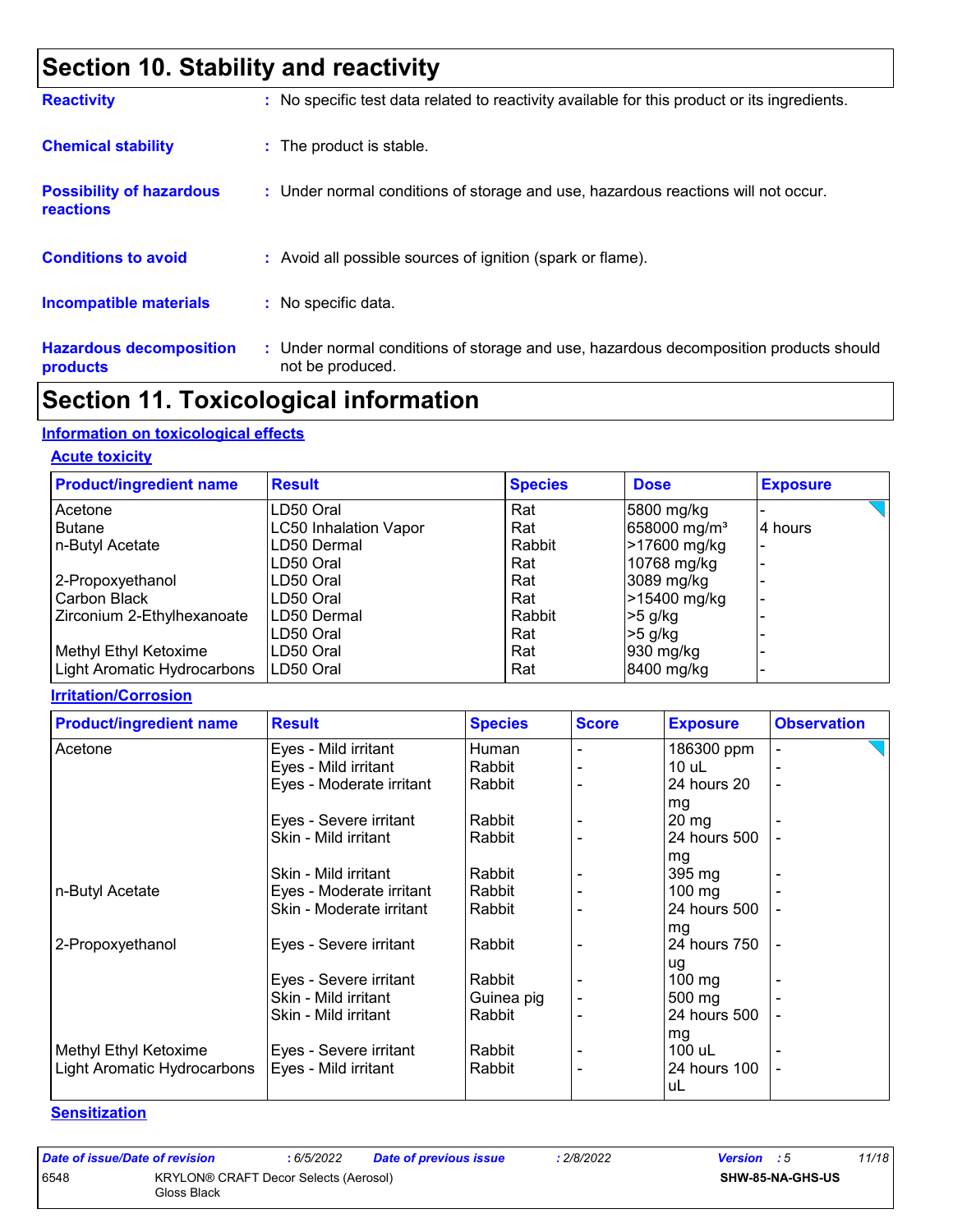### **Section 11. Toxicological information**

#### Not available.

#### **Mutagenicity**

#### Not available.

#### **Carcinogenicity**

Not available.

#### **Classification**

| <b>Product/ingredient name</b> | <b>OSHA</b> | <b>IARC</b> | <b>NTP</b> |
|--------------------------------|-------------|-------------|------------|
| Carbon Black                   |             | 2B          |            |

#### **Reproductive toxicity**

Not available.

### **Teratogenicity**

Not available.

#### **Specific target organ toxicity (single exposure)**

| <b>Name</b>                 | <b>Category</b> | <b>Route of</b><br>exposure | <b>Target organs</b>            |
|-----------------------------|-----------------|-----------------------------|---------------------------------|
| Acetone                     | Category 3      |                             | Respiratory tract<br>irritation |
|                             | Category 3      |                             | Narcotic effects                |
| Propane                     | Category 3      |                             | Respiratory tract<br>irritation |
|                             | Category 3      |                             | Narcotic effects                |
| <b>Butane</b>               | Category 3      |                             | Respiratory tract<br>irritation |
|                             | Category 3      |                             | Narcotic effects                |
| n-Butyl Acetate             | Category 3      |                             | Narcotic effects                |
| 2-Propoxyethanol            | Category 3      |                             | Respiratory tract<br>irritation |
|                             | Category 3      |                             | Narcotic effects                |
| Methyl Ethyl Ketoxime       | Category 1      |                             | upper respiratory<br>tract      |
|                             | Category 3      |                             | Narcotic effects                |
| Light Aromatic Hydrocarbons | Category 3      |                             | Respiratory tract<br>irritation |
|                             | Category 3      |                             | Narcotic effects                |

### **Specific target organ toxicity (repeated exposure)**

| <b>Name</b>                 | <b>Category</b> | <b>Route of</b><br>exposure | <b>Target organs</b> |
|-----------------------------|-----------------|-----------------------------|----------------------|
| Acetone                     | Category 2      |                             |                      |
| Propane                     | Category 2      |                             |                      |
| Butane                      | Category 2      |                             |                      |
| 2-Propoxyethanol            | Category 2      |                             |                      |
| Methyl Ethyl Ketoxime       | Category 2      |                             | blood system         |
| Light Aromatic Hydrocarbons | Category 2      |                             |                      |

### **Aspiration hazard**

| <b>Name</b>                 | <b>Result</b>                         |
|-----------------------------|---------------------------------------|
| Propane                     | <b>ASPIRATION HAZARD - Category 1</b> |
| Butane                      | <b>ASPIRATION HAZARD - Category 1</b> |
| Light Aromatic Hydrocarbons | <b>ASPIRATION HAZARD - Category 1</b> |

*Date of issue/Date of revision* **:** *6/5/2022 Date of previous issue : 2/8/2022 Version : 5 12/18* 6548 KRYLON® CRAFT Decor Selects (Aerosol) Gloss Black **SHW-85-NA-GHS-US**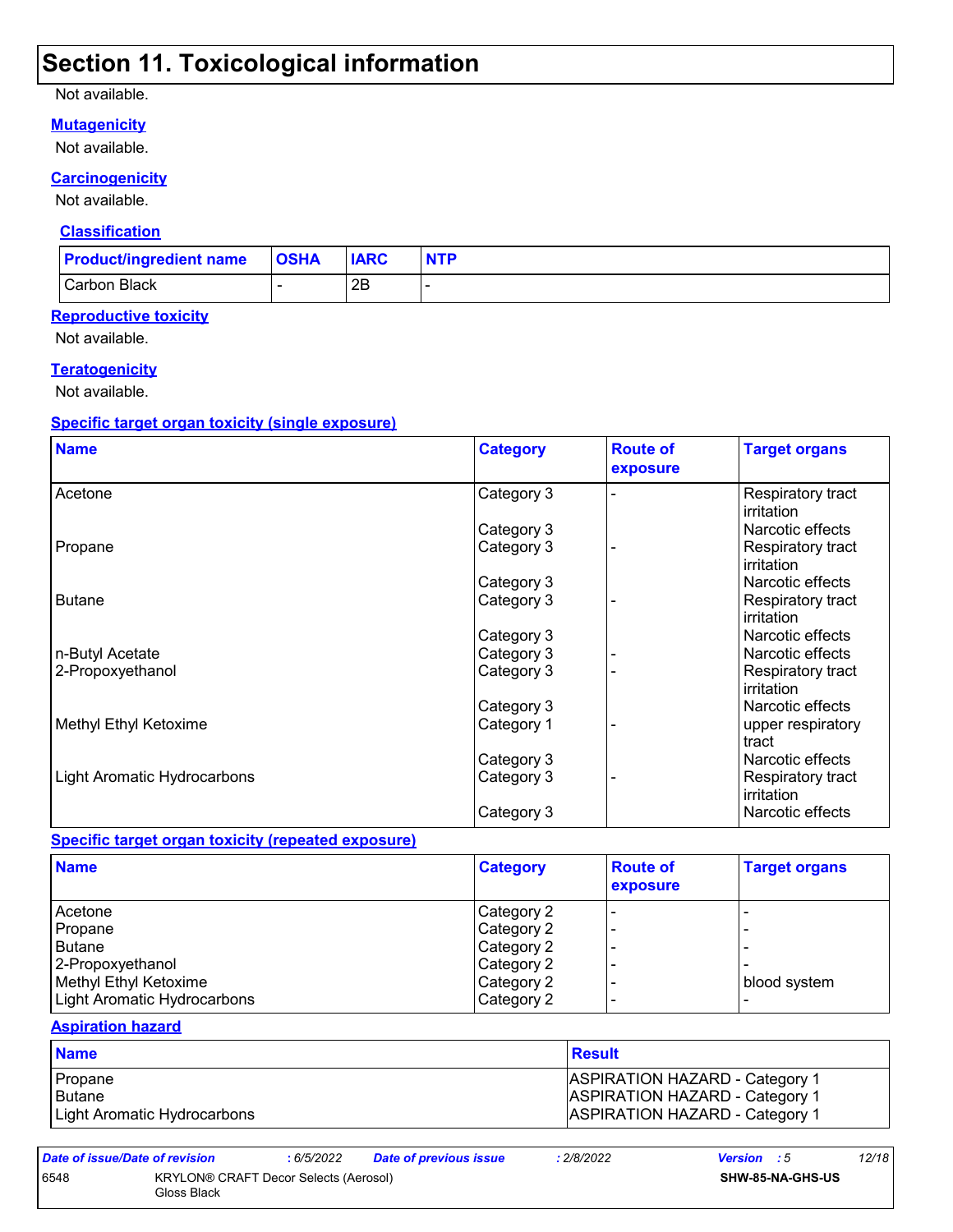## **Section 11. Toxicological information**

| Information on the likely<br>routes of exposure           | : Not available.                                                                                                                                                                                                                                                        |
|-----------------------------------------------------------|-------------------------------------------------------------------------------------------------------------------------------------------------------------------------------------------------------------------------------------------------------------------------|
| <b>Potential acute health effects</b>                     |                                                                                                                                                                                                                                                                         |
| <b>Eye contact</b>                                        | : Causes serious eye irritation.                                                                                                                                                                                                                                        |
| <b>Inhalation</b>                                         | : Can cause central nervous system (CNS) depression. May cause drowsiness or<br>dizziness. May cause respiratory irritation.                                                                                                                                            |
| <b>Skin contact</b>                                       | : May cause an allergic skin reaction.                                                                                                                                                                                                                                  |
| <b>Ingestion</b>                                          | : Can cause central nervous system (CNS) depression. May be fatal if swallowed and<br>enters airways.                                                                                                                                                                   |
|                                                           | <b>Symptoms related to the physical, chemical and toxicological characteristics</b>                                                                                                                                                                                     |
| <b>Eye contact</b>                                        | : Adverse symptoms may include the following:<br>pain or irritation<br>watering<br>redness                                                                                                                                                                              |
| <b>Inhalation</b>                                         | : Adverse symptoms may include the following:<br>respiratory tract irritation<br>coughing<br>nausea or vomiting<br>headache<br>drowsiness/fatigue<br>dizziness/vertigo<br>unconsciousness<br>reduced fetal weight<br>increase in fetal deaths<br>skeletal malformations |
| <b>Skin contact</b>                                       | : Adverse symptoms may include the following:<br>irritation<br>redness<br>reduced fetal weight<br>increase in fetal deaths<br>skeletal malformations                                                                                                                    |
| <b>Ingestion</b>                                          | : Adverse symptoms may include the following:<br>nausea or vomiting<br>reduced fetal weight<br>increase in fetal deaths<br>skeletal malformations                                                                                                                       |
|                                                           | Delayed and immediate effects and also chronic effects from short and long term exposure                                                                                                                                                                                |
| <b>Short term exposure</b>                                |                                                                                                                                                                                                                                                                         |
| <b>Potential immediate</b><br>effects                     | : Not available.                                                                                                                                                                                                                                                        |
| <b>Potential delayed effects</b>                          | : Not available.                                                                                                                                                                                                                                                        |
| <b>Long term exposure</b>                                 |                                                                                                                                                                                                                                                                         |
| <b>Potential immediate</b><br>effects                     | : Not available.                                                                                                                                                                                                                                                        |
| <b>Potential delayed effects</b>                          | : Not available.                                                                                                                                                                                                                                                        |
| <b>Potential chronic health effects</b><br>Not available. |                                                                                                                                                                                                                                                                         |
|                                                           |                                                                                                                                                                                                                                                                         |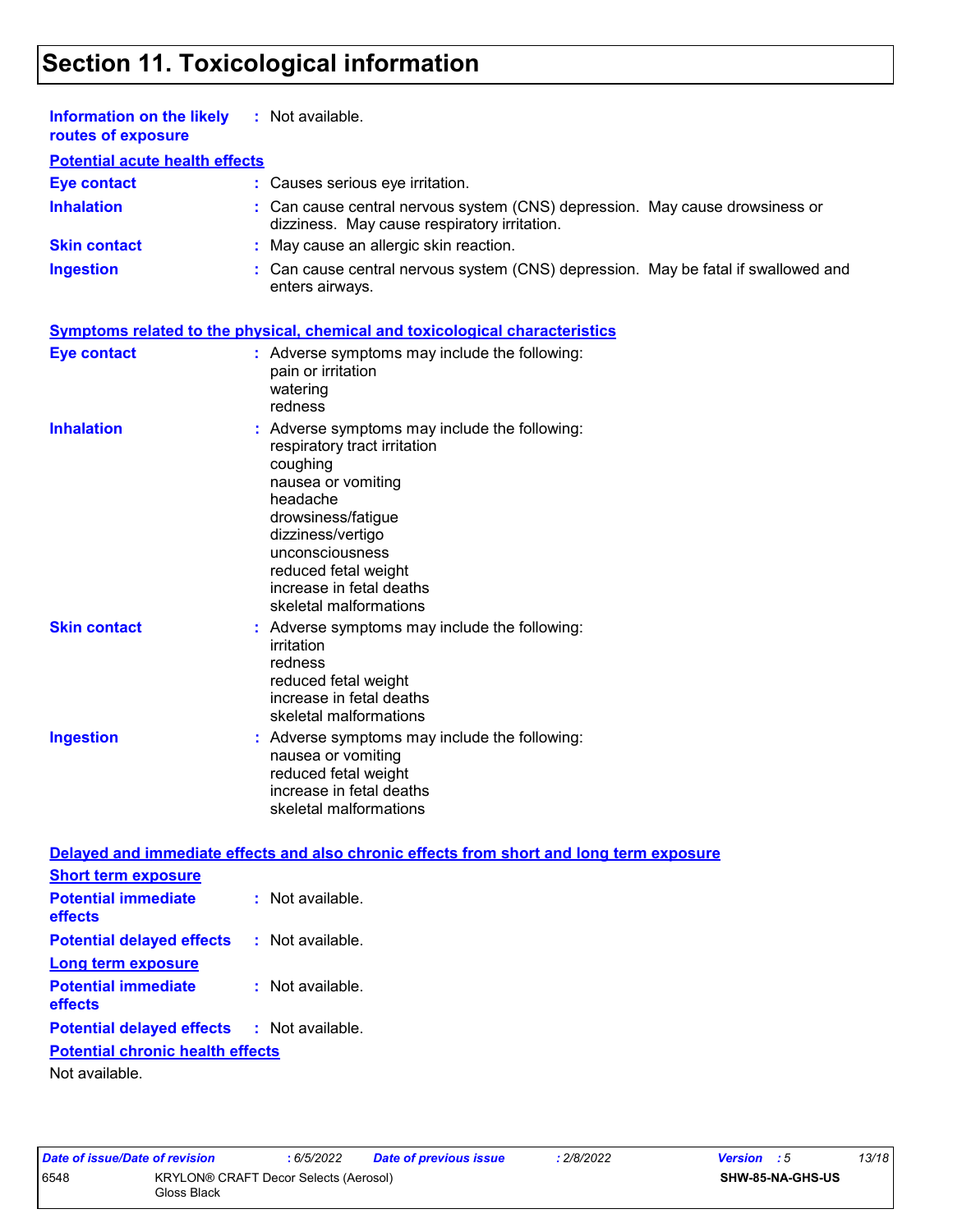# **Section 11. Toxicological information**

| <b>General</b>               | May cause damage to organs through prolonged or repeated exposure. Once<br>sensitized, a severe allergic reaction may occur when subsequently exposed to very low<br>levels. |
|------------------------------|------------------------------------------------------------------------------------------------------------------------------------------------------------------------------|
| <b>Carcinogenicity</b>       | : Suspected of causing cancer. Risk of cancer depends on duration and level of<br>exposure.                                                                                  |
| <b>Mutagenicity</b>          | : No known significant effects or critical hazards.                                                                                                                          |
| <b>Teratogenicity</b>        | : Suspected of damaging the unborn child.                                                                                                                                    |
| <b>Developmental effects</b> | No known significant effects or critical hazards.                                                                                                                            |
| <b>Fertility effects</b>     | : No known significant effects or critical hazards.                                                                                                                          |

### **Numerical measures of toxicity**

# **Acute toxicity estimates**

| <b>Route</b>   | <b>ATE value</b>                 |
|----------------|----------------------------------|
| Oral<br>Dermal | 92954.29 mg/kg<br>33101.24 mg/kg |
|                |                                  |

### **Section 12. Ecological information**

|  |  | Toxicitv |
|--|--|----------|
|  |  |          |

| <b>Product/ingredient name</b> | <b>Result</b>                                                        | <b>Species</b>                                             | <b>Exposure</b>      |
|--------------------------------|----------------------------------------------------------------------|------------------------------------------------------------|----------------------|
| Acetone                        | Acute EC50 7200000 µg/l Fresh water                                  | Algae - Selenastrum sp.                                    | 96 hours             |
|                                | Acute LC50 4.42589 ml/L Marine water                                 | Crustaceans - Acartia tonsa -<br>Copepodid                 | 48 hours             |
|                                | Acute LC50 7460000 µg/l Fresh water                                  | Daphnia - Daphnia cucullata                                | 48 hours             |
|                                | Acute LC50 5600 ppm Fresh water                                      | Fish - Poecilia reticulata                                 | 96 hours             |
|                                | Chronic NOEC 4.95 mg/l Marine water                                  | Algae - Ulva pertusa                                       | 96 hours             |
|                                | Chronic NOEC 0.016 ml/L Fresh water                                  | Crustaceans - Daphniidae                                   | 21 days              |
|                                | Chronic NOEC 0.1 ml/L Fresh water                                    | Daphnia - Daphnia magna -<br>Neonate                       | 21 days              |
|                                | Chronic NOEC 5 µg/l Marine water                                     | Fish - Gasterosteus aculeatus -<br>Larvae                  | 42 days              |
| n-Butyl Acetate                | Acute LC50 32 mg/l Marine water<br>Acute LC50 18000 µg/l Fresh water | Crustaceans - Artemia salina<br>Fish - Pimephales promelas | 48 hours<br>96 hours |
| Methyl Ethyl Ketoxime          | Acute LC50 843000 µg/l Fresh water                                   | Fish - Pimephales promelas                                 | 96 hours             |

### **Persistence and degradability**

| <b>Product/ingredient name</b> | <b>Aquatic half-life</b> | <b>Photolysis</b> | <b>Biodegradability</b> |
|--------------------------------|--------------------------|-------------------|-------------------------|
| Acetone                        |                          |                   | Readily                 |
| In-Butvl Acetate               |                          |                   | Readily                 |
| Light Aromatic Hydrocarbons    |                          |                   | Readily                 |

#### **Bioaccumulative potential**

| <b>Product/ingredient name</b> | $LoaPow$ | <b>BCF</b>   | <b>Potential</b> |
|--------------------------------|----------|--------------|------------------|
| Zirconium 2-Ethylhexanoate     |          | 2.96         | low              |
| Methyl Ethyl Ketoxime          |          | l 2.5 to 5.8 | low              |
| Light Aromatic Hydrocarbons    |          | 10 to 2500   | high             |

### **Mobility in soil**

| Date of issue/Date of revision |                                                      | : 6/5/2022 | <b>Date of previous issue</b> | : 2/8/2022 | <b>Version</b> : 5 |                         | 14/18 |
|--------------------------------|------------------------------------------------------|------------|-------------------------------|------------|--------------------|-------------------------|-------|
| 6548                           | KRYLON® CRAFT Decor Selects (Aerosol)<br>Gloss Black |            |                               |            |                    | <b>SHW-85-NA-GHS-US</b> |       |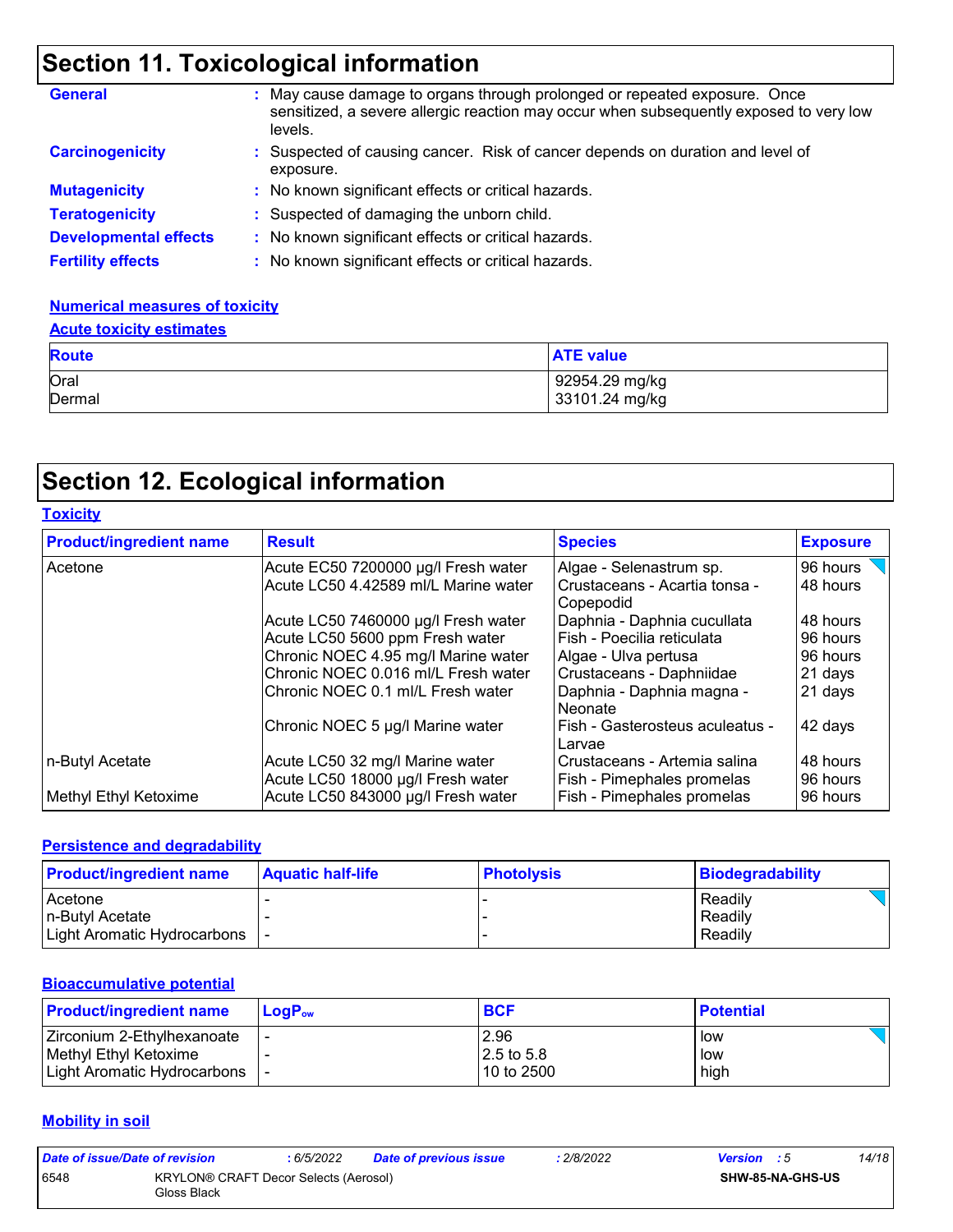### **Section 12. Ecological information**

**Soil/water partition coefficient (Koc)** 

**:** Not available.

**Other adverse effects** : No known significant effects or critical hazards.

### **Section 13. Disposal considerations**

The generation of waste should be avoided or minimized wherever possible. Disposal of this product, solutions and any by-products should at all times comply with the requirements of environmental protection and waste disposal legislation and any regional local authority requirements. Dispose of surplus and non-recyclable products via a licensed waste disposal contractor. Waste should not be disposed of untreated to the sewer unless fully compliant with the requirements of all authorities with jurisdiction. Waste packaging should be recycled. Incineration or landfill should only be considered when recycling is not feasible. This material and its container must be disposed of in a safe way. Empty containers or liners may retain some product residues. Do not puncture or incinerate container. **Disposal methods :**

### **Section 14. Transport information**

|                                         | <b>DOT</b><br><b>Classification</b>                                                           | <b>TDG</b><br><b>Classification</b>                                                                                                                                   | <b>Mexico</b><br><b>Classification</b>                                                        | <b>IATA</b>                                                                                   | <b>IMDG</b>                                                                                   |
|-----------------------------------------|-----------------------------------------------------------------------------------------------|-----------------------------------------------------------------------------------------------------------------------------------------------------------------------|-----------------------------------------------------------------------------------------------|-----------------------------------------------------------------------------------------------|-----------------------------------------------------------------------------------------------|
| <b>UN number</b>                        | <b>UN1950</b>                                                                                 | <b>UN1950</b>                                                                                                                                                         | <b>UN1950</b>                                                                                 | <b>UN1950</b>                                                                                 | <b>UN1950</b>                                                                                 |
| <b>UN proper</b><br>shipping name       | <b>AEROSOLS</b>                                                                               | <b>AEROSOLS</b>                                                                                                                                                       | <b>AEROSOLS</b>                                                                               | AEROSOLS,<br>flammable                                                                        | <b>AEROSOLS</b>                                                                               |
| <b>Transport</b><br>hazard class(es)    | 2.1                                                                                           | 2.1                                                                                                                                                                   | 2.1                                                                                           | 2.1                                                                                           | 2.1                                                                                           |
| <b>Packing group</b>                    |                                                                                               |                                                                                                                                                                       |                                                                                               |                                                                                               |                                                                                               |
| <b>Environmental</b><br>hazards         | No.                                                                                           | No.                                                                                                                                                                   | No.                                                                                           | No.                                                                                           | No.                                                                                           |
| <b>Additional</b><br><b>information</b> | Dependent upon                                                                                | Product classified<br>as per the<br>following sections<br>of the<br>Transportation of<br>Dangerous Goods<br>Regulations:<br>2.13-2.17 (Class<br>2).<br>Dependent upon | Dependent upon                                                                                | Dependent upon                                                                                | Dependent upon                                                                                |
|                                         | container size, this<br>product may ship under<br>the Limited Quantity<br>shipping exception. | container size, this<br>product may ship under<br>the Limited Quantity<br>shipping exception.                                                                         | container size, this<br>product may ship under<br>the Limited Quantity<br>shipping exception. | container size, this<br>product may ship under<br>the Limited Quantity<br>shipping exception. | container size, this<br>product may ship under<br>the Limited Quantity<br>shipping exception. |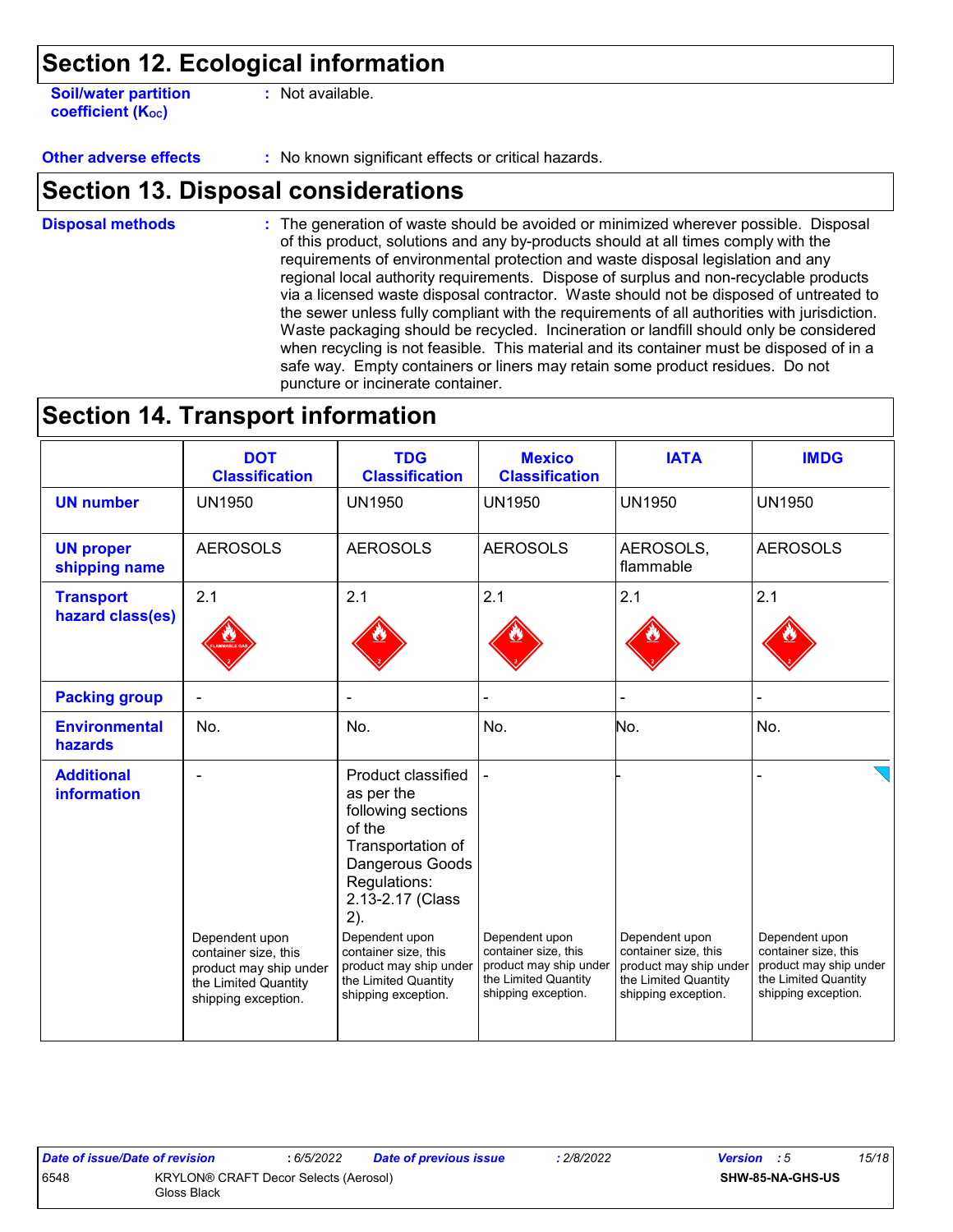### **Section 14. Transport information**

|                                    | Special precautions for user : Multi-modal shipping descriptions are provided for informational purposes and do not<br>consider container sizes. The presence of a shipping description for a particular<br>mode of transport (sea, air, etc.), does not indicate that the product is packaged<br>suitably for that mode of transport. All packaging must be reviewed for suitability<br>prior to shipment, and compliance with the applicable regulations is the sole<br>responsibility of the person offering the product for transport. People loading and<br>unloading dangerous goods must be trained on all of the risks deriving from the<br>substances and on all actions in case of emergency situations. |
|------------------------------------|--------------------------------------------------------------------------------------------------------------------------------------------------------------------------------------------------------------------------------------------------------------------------------------------------------------------------------------------------------------------------------------------------------------------------------------------------------------------------------------------------------------------------------------------------------------------------------------------------------------------------------------------------------------------------------------------------------------------|
| <b>Transport in bulk according</b> | Not available.                                                                                                                                                                                                                                                                                                                                                                                                                                                                                                                                                                                                                                                                                                     |

**to IMO instruments**

: Not available. **Proper shipping name :**

### **Section 15. Regulatory information**

### **SARA 313**

SARA 313 (40 CFR 372.45) supplier notification can be found on the Environmental Data Sheet.

### **California Prop. 65**

WARNING: This product contains chemicals known to the State of California to cause cancer and birth defects or other reproductive harm.

**International regulations**

| : Australia inventory (AIIC): Not determined.<br>China inventory (IECSC): Not determined.<br>Japan inventory (CSCL): Not determined.<br>Japan inventory (ISHL): Not determined.<br>Korea inventory (KECI): Not determined.<br>New Zealand Inventory of Chemicals (NZIoC): Not determined.<br>Philippines inventory (PICCS): Not determined.<br>Taiwan Chemical Substances Inventory (TCSI): Not determined.<br>Thailand inventory: Not determined.<br>Turkey inventory: Not determined. |
|-----------------------------------------------------------------------------------------------------------------------------------------------------------------------------------------------------------------------------------------------------------------------------------------------------------------------------------------------------------------------------------------------------------------------------------------------------------------------------------------|
| Vietnam inventory: Not determined.                                                                                                                                                                                                                                                                                                                                                                                                                                                      |
|                                                                                                                                                                                                                                                                                                                                                                                                                                                                                         |

### **Section 16. Other information**

**Hazardous Material Information System (U.S.A.)**



**The customer is responsible for determining the PPE code for this material. For more information on HMIS® Personal Protective Equipment (PPE) codes, consult the HMIS® Implementation Manual.**

**Caution: HMIS® ratings are based on a 0-4 rating scale, with 0 representing minimal hazards or risks, and 4 representing significant hazards or risks. Although HMIS® ratings and the associated label are not required on SDSs or products leaving a facility under 29 CFR 1910.1200, the preparer may choose to provide them. HMIS® ratings are to be used with a fully implemented HMIS® program. HMIS® is a registered trademark and service mark of the American Coatings Association, Inc.**

**Procedure used to derive the classification**